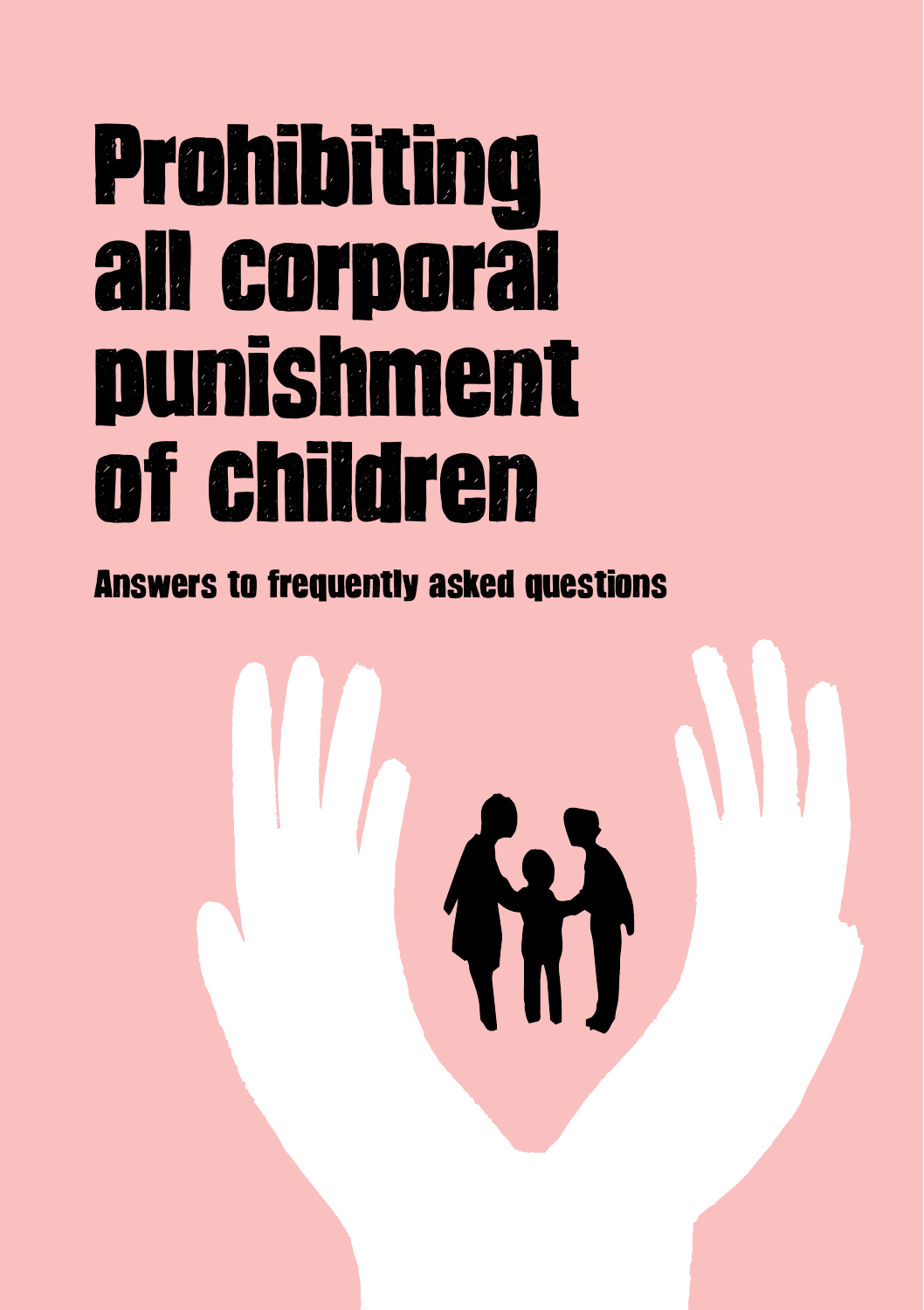Also in this series:

**Banning all corporal punishment of children:** Questions and answers for children and young people

**Prohibiting corporal punishment in schools:** Answers to frequently asked questions

PUBLISHED 2009 BY:

**Global Initiative to End All Corporal Punishment of Children**

PUBLISHED 2017 BY:

#### **Global Initiative to End All Corporal Punishment of Children**

[www.endcorporalpunishment.org](http://www.endcorporalpunishment.org)

The Global Initiative to End All Corporal Punishment of Children is administered by the Association for the Protection of All Children, APPROACH Ltd, a registered charity No. 328132.

Registered office: The Foundry, 17 Oval Way, London SE11 5RR, UK.

#### **Save the Children Sweden**

[www.raddabarnen.se;](http://www.raddabarnen.se) [resourcecentre.savethechildren.net](https://resourcecentre.savethechildren.net)

Save the Children Sweden forms part of the Save the Children Association, a foundation consisting of 29 different Save the Children organisations, registered in Switzerland and one of the world's largest child rights organisations. The Save the Children Association is also the owner of Save the Children International (SCI), which is the international programme implementing organisation.

Save the Children Sweden Head Office: Rädda Barnen, SE-107 88 Stockholm, Landsvägen 39, Sundbyberg, Sweden.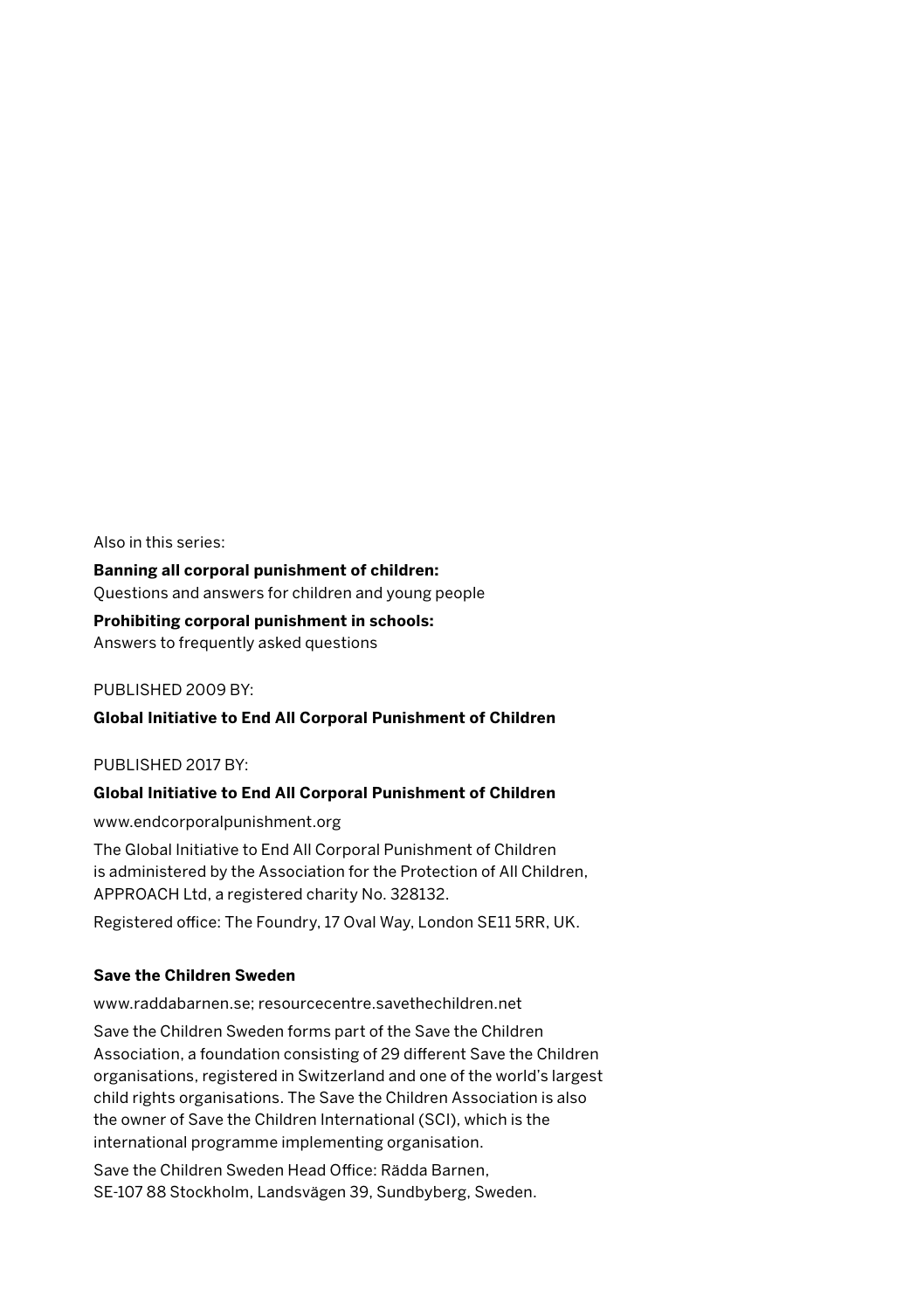hen we think about prohibiting all corporal punishment of children many questions arise, particularly in relation to what prohibition will mean for parents and family life. This booklet provides answers to the most frequently asked questions and dispels common misperceptions about the reasons for prohibition and its impact on families. W

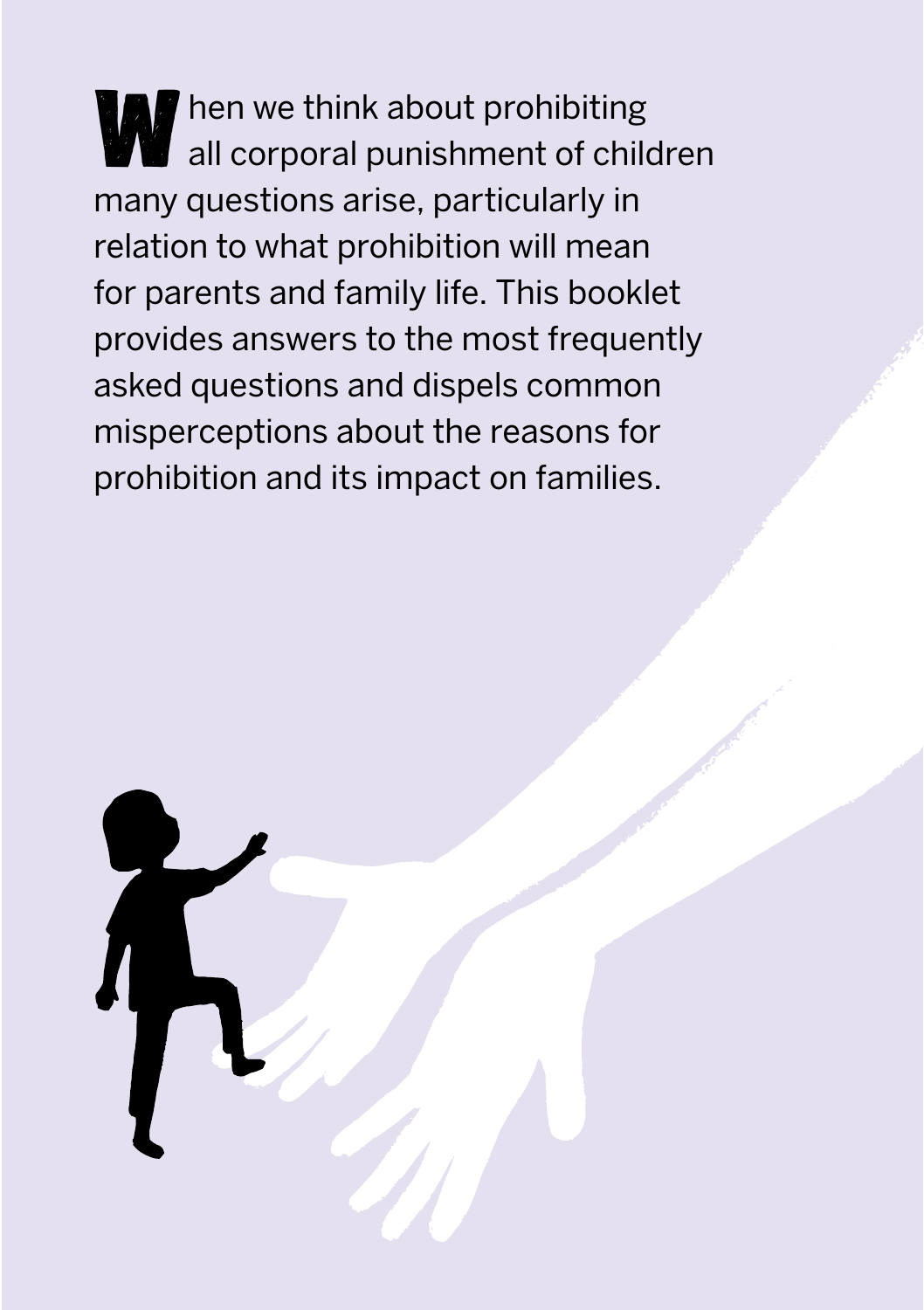## **Questions**

#### **Part 1: Questions about the reasons for prohibiting all corporal punishment**

- **8** Does corporal punishment really hurt?
- **10** What is the UN Convention on the Rights of the Child, and what does it say about corporal punishment of children?
- **12** Opinion polls say that most people are against a formal ban on corporal punishment. Shouldn't we listen to the people?
- **13** I've often heard young people speaking in support of corporal punishment – surely we should listen to them?
- **14** Being hit as a child didn't do me any harm. Would I be where I am today if my parents hadn't disciplined me physically?
- **17** There are so many worse violations of children's rights – why focus on this minor one?
- **18** Parents have a right to bring up their children as they see fit. Shouldn't they be challenged only in extreme cases of child abuse?
- **20** There is a big difference between beating a child and a loving smack. Isn't prohibiting corporal punishment taking things too far?
- **23** Why not define safe smacking, rather than prohibit all of it?
- **24** My religion requires me to use corporal punishment. Wouldn't it be discrimination to stop me using it?
- **26** Why bring the law into this? Why not just educate parents away from using corporal punishment?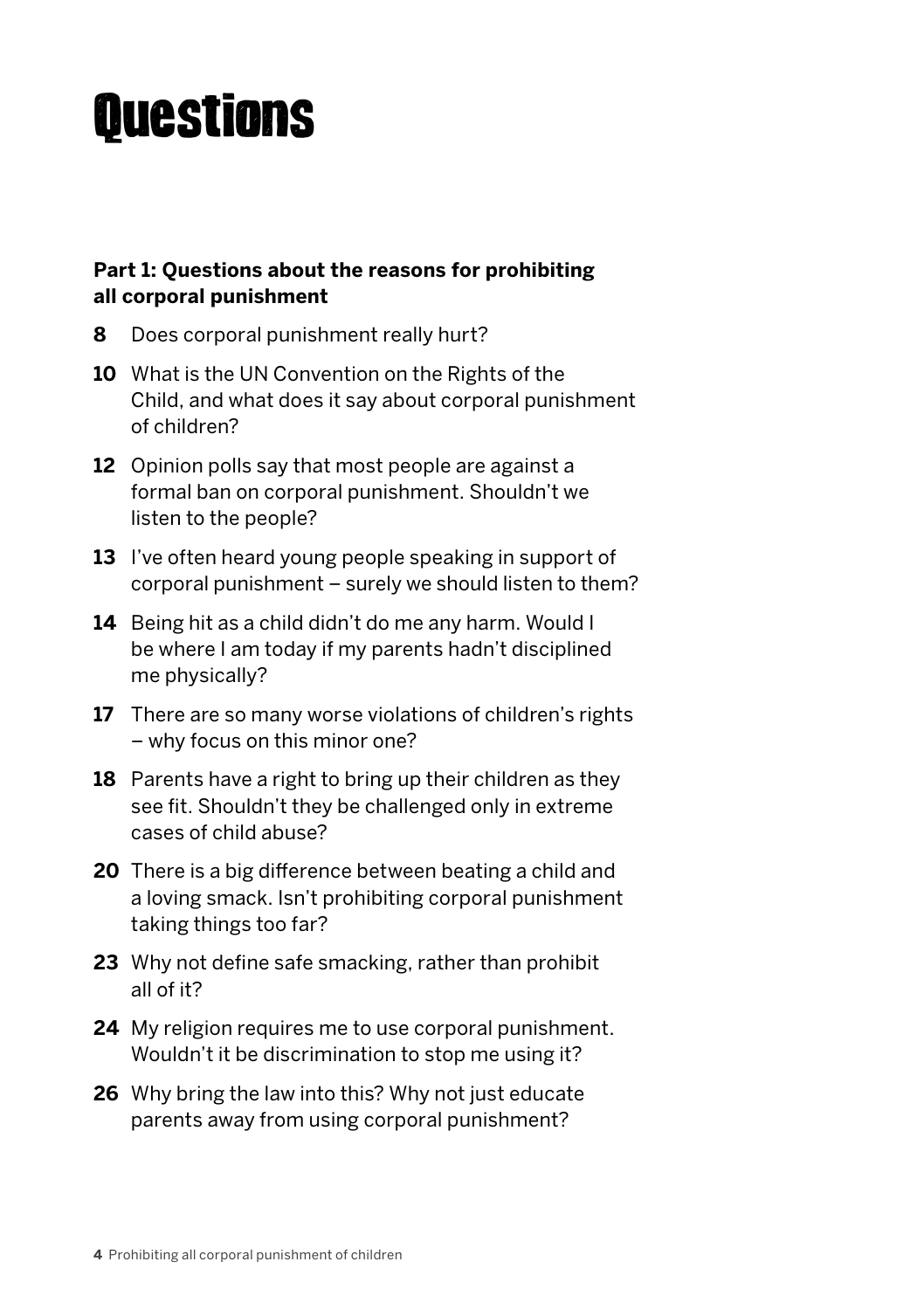- **27** The majority of corporal punishment happens in the family behind closed doors; it will be impossible to enforce a ban, so what's the point of prohibition?
- **28** Shouldn't we wait until everyday conditions improve for parents and teachers before prohibiting corporal punishment, so that it doesn't just add to their stress?
- **31** This is a white, Euro-centric issue. Corporal punishment is a part of my culture and childrearing tradition. Isn't it discriminatory to outlaw it?
- **32** Why is it so difficult to give up hitting children?

#### **Part 2: Questions about the impact of prohibiting all corporal punishment**

- **36** If parents are forced to give up corporal punishment, won't children end up spoilt and undisciplined?
- **39** If corporal punishment is banned, won't that lead to children being treated in more horrible ways – emotional abuse, humiliation or locking them up?
- **40** If corporal punishment is criminalised, won't thousands of parents be prosecuted and many more children be placed in care?
- **42** Isn't it OK for parents to smack their children to stop them from hurting themselves?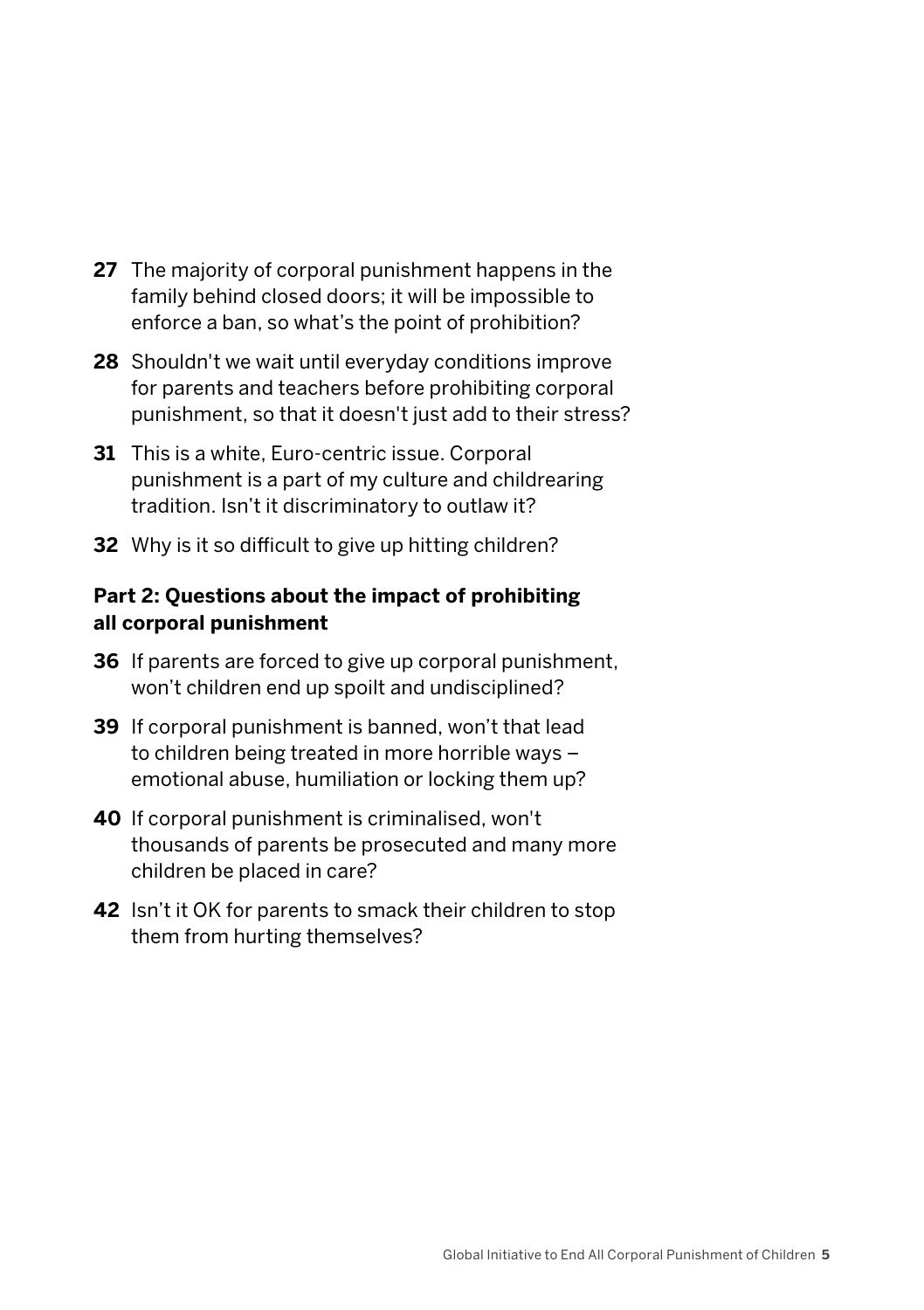## Part 1: Questions about the reasons for prohibiting all corporal punishment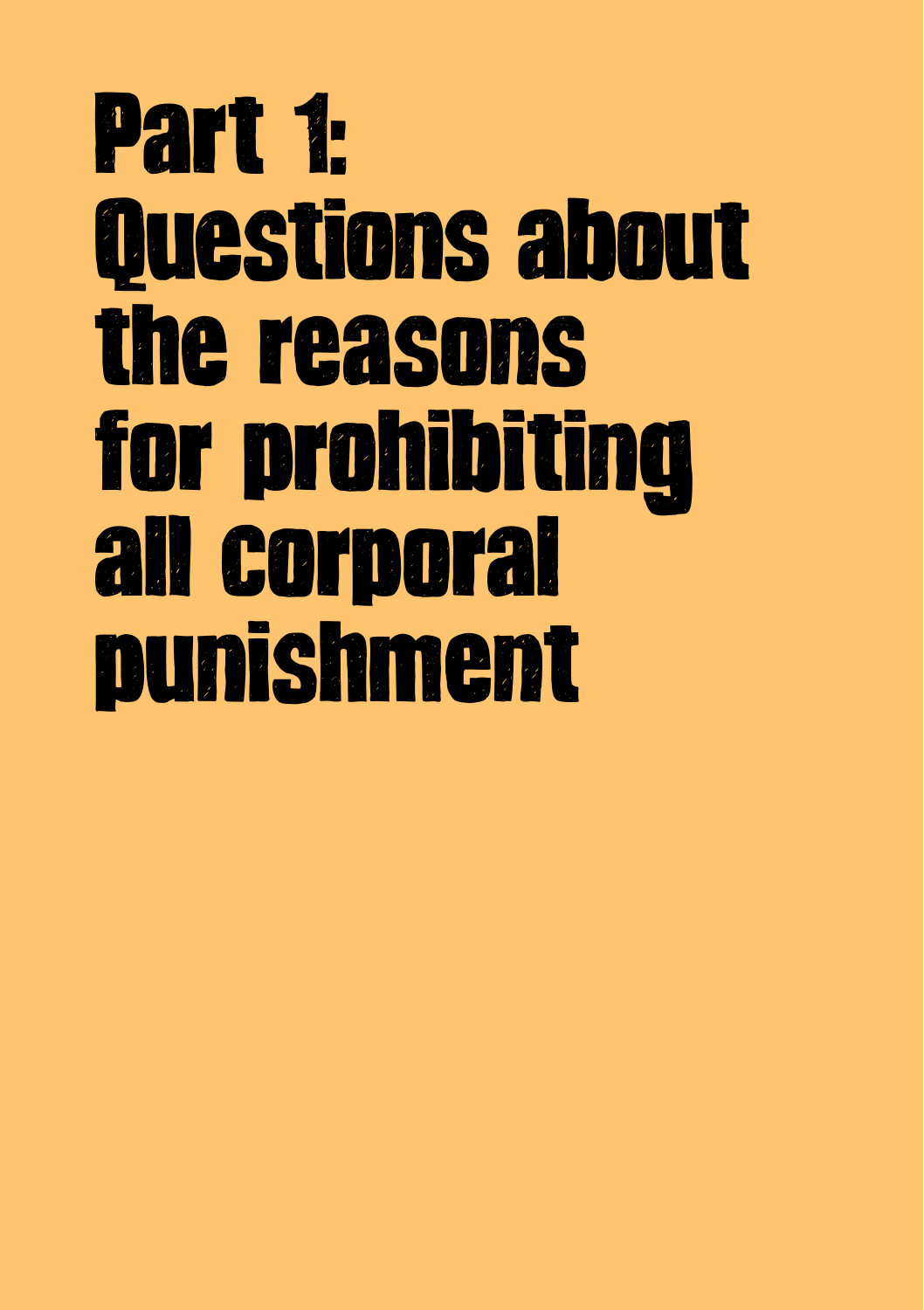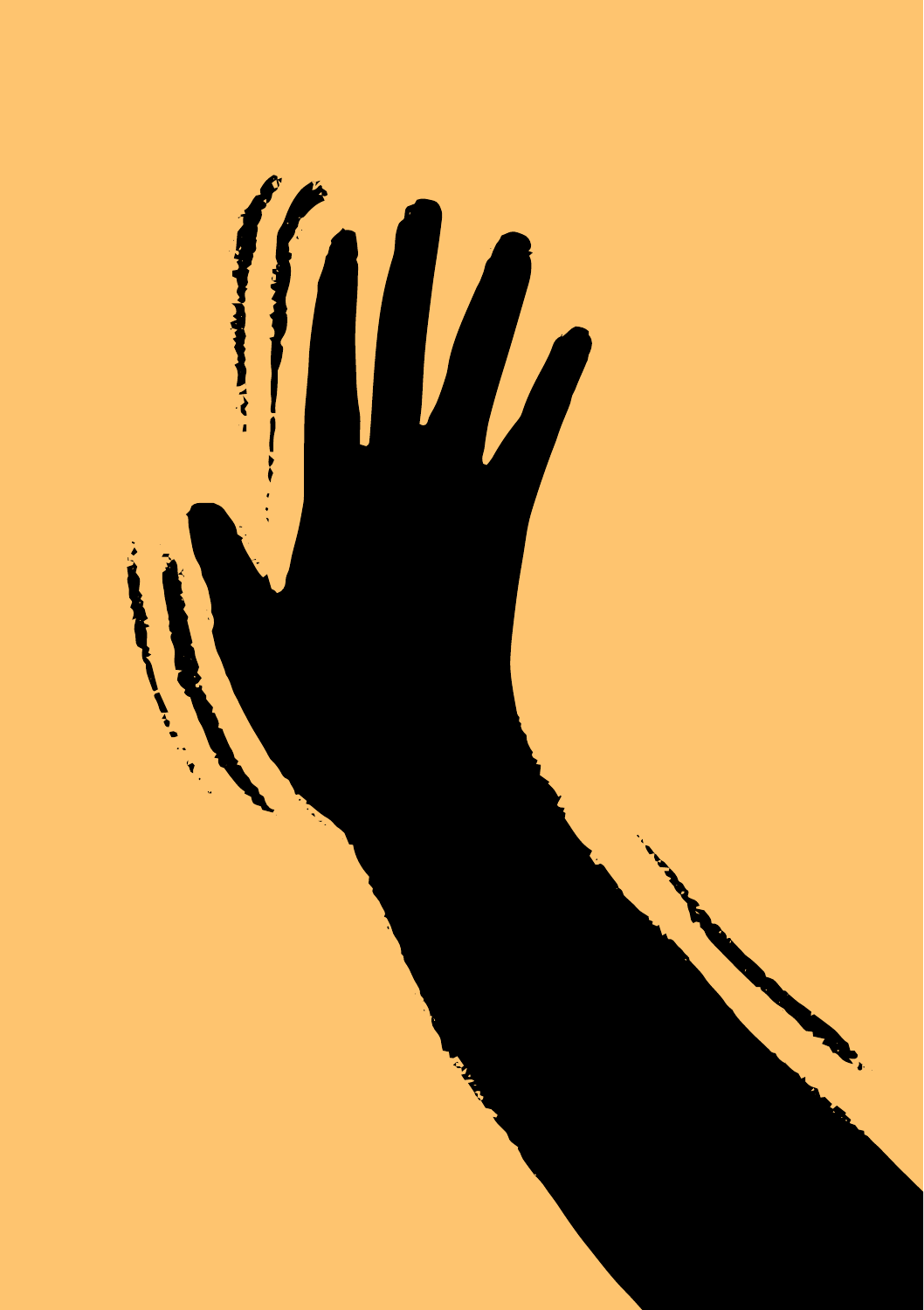## Does corporal punishment really hurt?

Yes, of course it does! It hurts physically and emotionally. Through research being carried out all over the world, children are beginning to tell us how much corporal punishment hurts them. The UN Secretary General's Study on Violence against Children, completed in 2006, was the first comprehensive global study into the nature and extent of the problem. The Independent Expert leading the Study, Professor Paulo Sérgio Pinheiro, wrote in the report: $1$ 

"Throughout the Study process, children have consistently expressed the urgent need to stop all this violence. Children testify to the hurt – not only physical, but 'the hurt inside' – which this violence causes them, compounded by adult acceptance, even approval of it.

"Governments need to accept that this is indeed an emergency, although it is not a new emergency. Children have suffered violence at the hands of adults unseen and unheard for centuries. But now that the scale and impact of violence against children is becoming visible, they cannot be kept waiting any longer for the effective protection for which they have an unqualified right."

1. Pinheiro, P. S. (2006), World Report on Violence Against Children, Geneva: UN Secretary-General's Study on Violence against Children. For more information on the Study and to download the report see [http://www.ohchr.org/EN/HRBodies/](http://www.ohchr.org/EN/HRBodies/CRC/Study/Pages/StudyViolenceChildren.aspx) [CRC/Study/Pages/StudyViolenceChildren.aspx](http://www.ohchr.org/EN/HRBodies/CRC/Study/Pages/StudyViolenceChildren.aspx)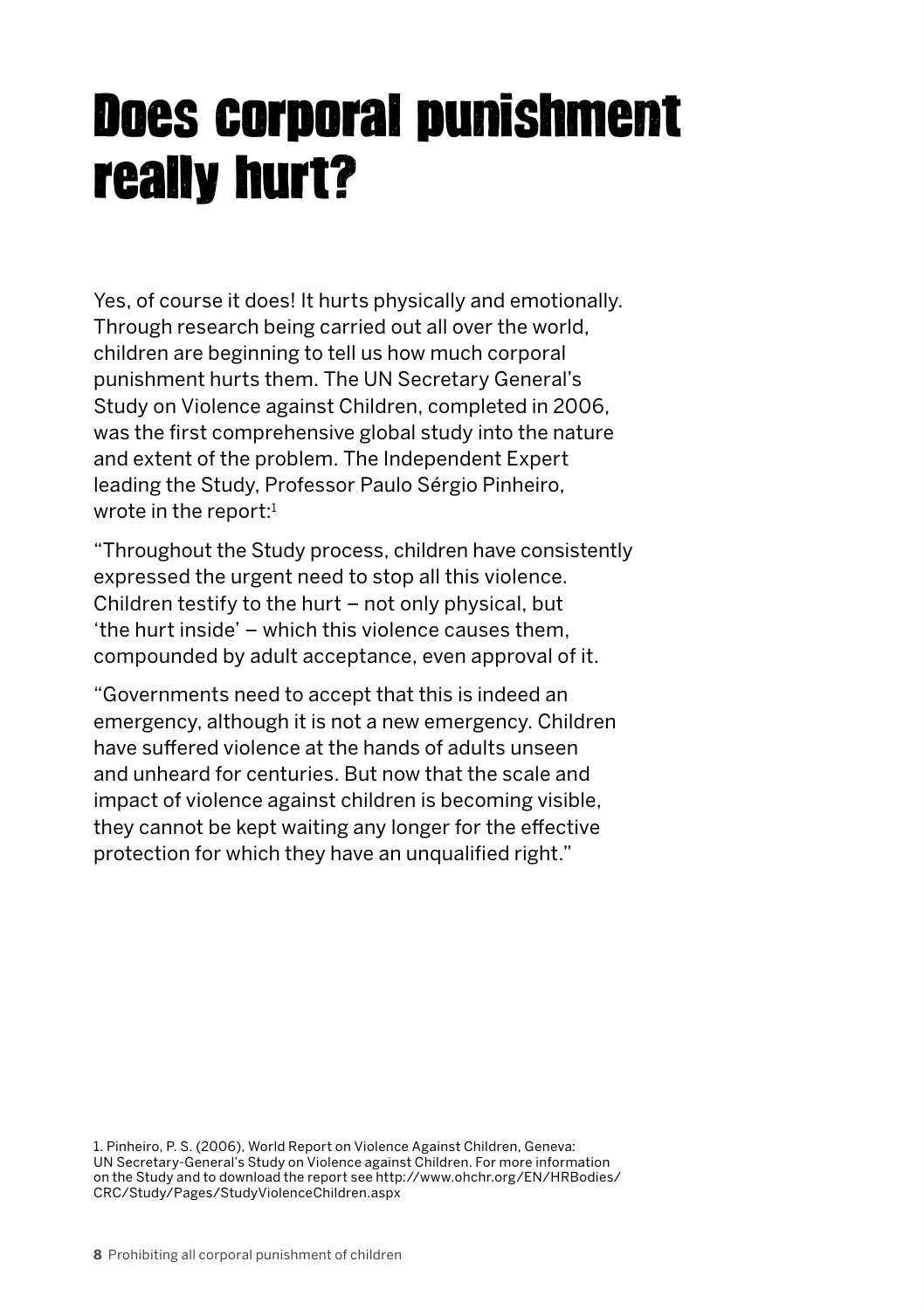Causing physical pain to a child is itself a breach of children's right to protection from assault – and adults often don't appreciate the difference in size and strength between them and a child, and the impact that this difference can have on the intended and actual physical pain felt by the child. Large scale research in which parents have been asked about the force used when "smacking" their child found that two in five had used a different degree of force than intended.2 And research by the Institute of Psychiatry and University College London proved that changes in brain activity when force is used in tit-for-tat situations naturally lead to escalation in the degree of force used and inaccuracy in judging how much force is being used.3

In addition, adults often don't appreciate the emotional hurt caused by corporal punishment, its impact on the dignity of the child, and the potential short- and long-term damage this can have on individuals and society. The Global Initiative is aware of over 250 studies on the effects of corporal punishment which associate it with a wide range of negative health, developmental and behavioural outcomes for children that can follow them into adulthood – this includes poor mental health, poor cognitive development, lower school grades, increased aggression, poor moral regulation and increased antisocial behaviour.4

2. Kirwaun, S. & Bassett, C. (2008), Presentation to NSPCC: Physical punishment, British Market Research Bureau/National Society for the Prevention of Cruelty to Children

3. Shergill, S. S. et al (2003), "Two eyes for an eye: The neuroscience of force escalation", Science, vol. 301, 11 July 2003, p. 187

4. For more information, see Corporal punishment of children: summary of research on its impact and associations, available at [www.endcorporalpunishment.org](http://www.endcorporalpunishment.org)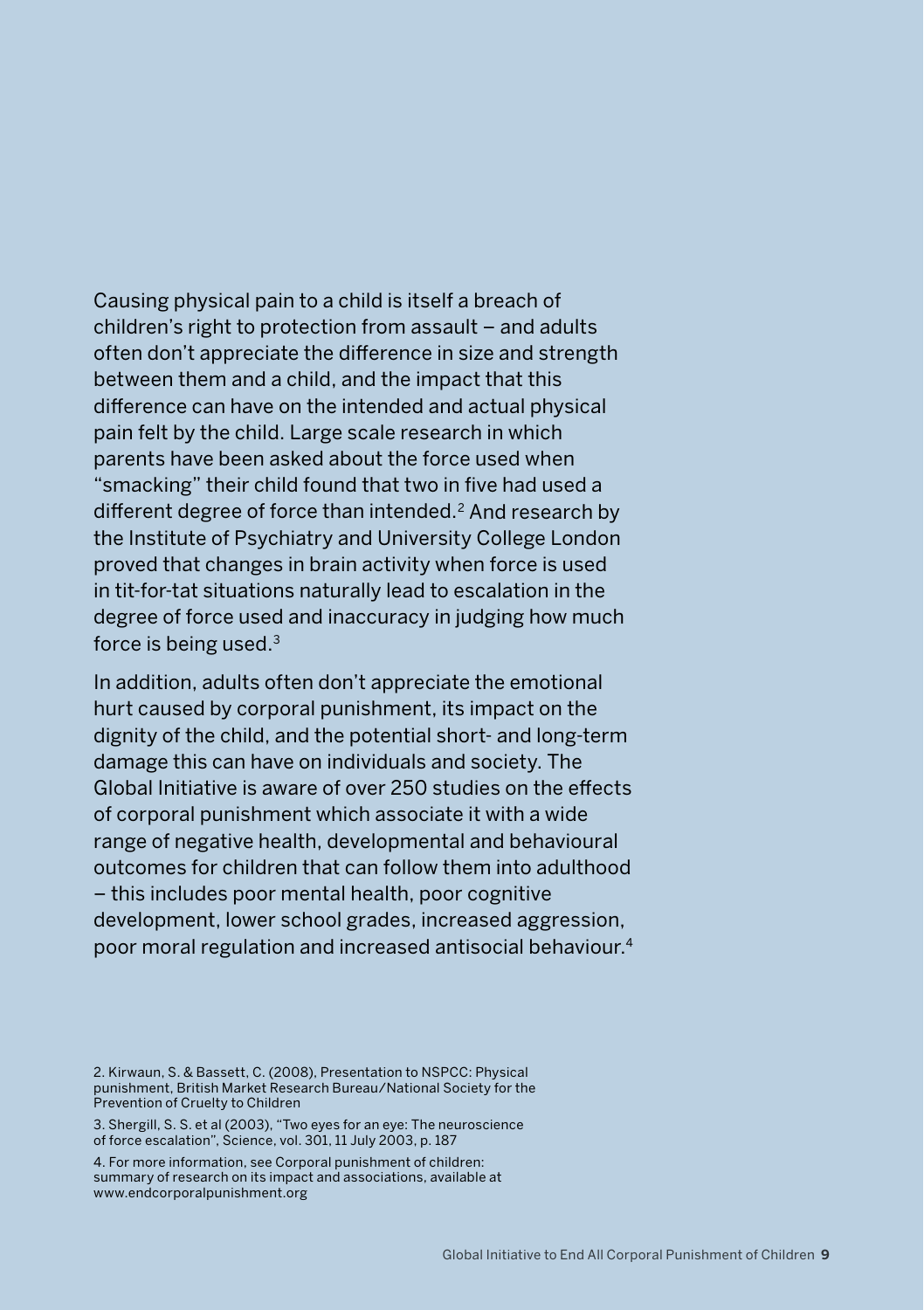### What is the UN Convention on the Rights of the Child, and what does it say about corporal punishment of children?

The United Nations Convention on the Rights of the Child, or UNCRC, is the most complete statement of children's rights ever produced and is the most widely-ratified international human rights treaty in history. The Convention has 54 articles that cover all aspects of a child's life and set out the civil, political, economic, social and cultural rights that all children everywhere are entitled to.

The UN Committee on the Rights of the Child is tasked with ensuring the Convention is properly observed by the countries who have signed and ratified it. The Committee has made it clear that the UNCRC requires the prohibition in law and elimination in practice of all corporal punishment in all settings – the home, alternative care settings, day care, schools and penal systems. The Committee's General Comment No. 8 (2006) on "The right of the child to protection from corporal punishment and other cruel or degrading forms of punishment (arts. 19; 28, para. 2; and 37, inter alia)" consolidated and confirmed these obligations, which were reiterated in General Comment No. 13 (2011) on "The right of the child to freedom from all forms of violence".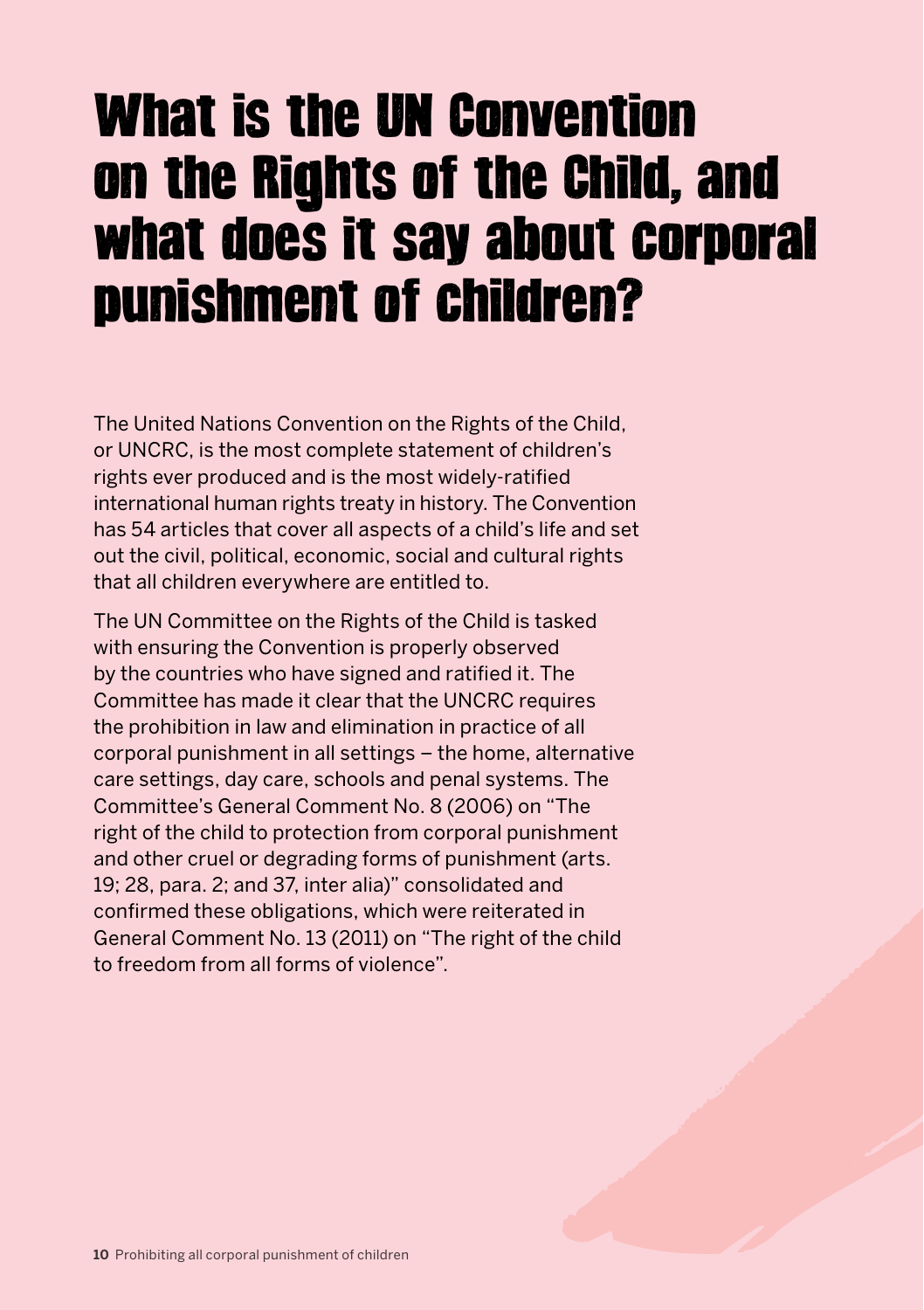The Committee examines countries implementation of the UNCRC on a regular basis and systematically recommends prohibition of corporal punishment in its concluding observations. Other treaty monitoring bodies also increasingly recommend prohibition and the issue is regularly raised in the Universal Periodic Review of states' overall human rights records.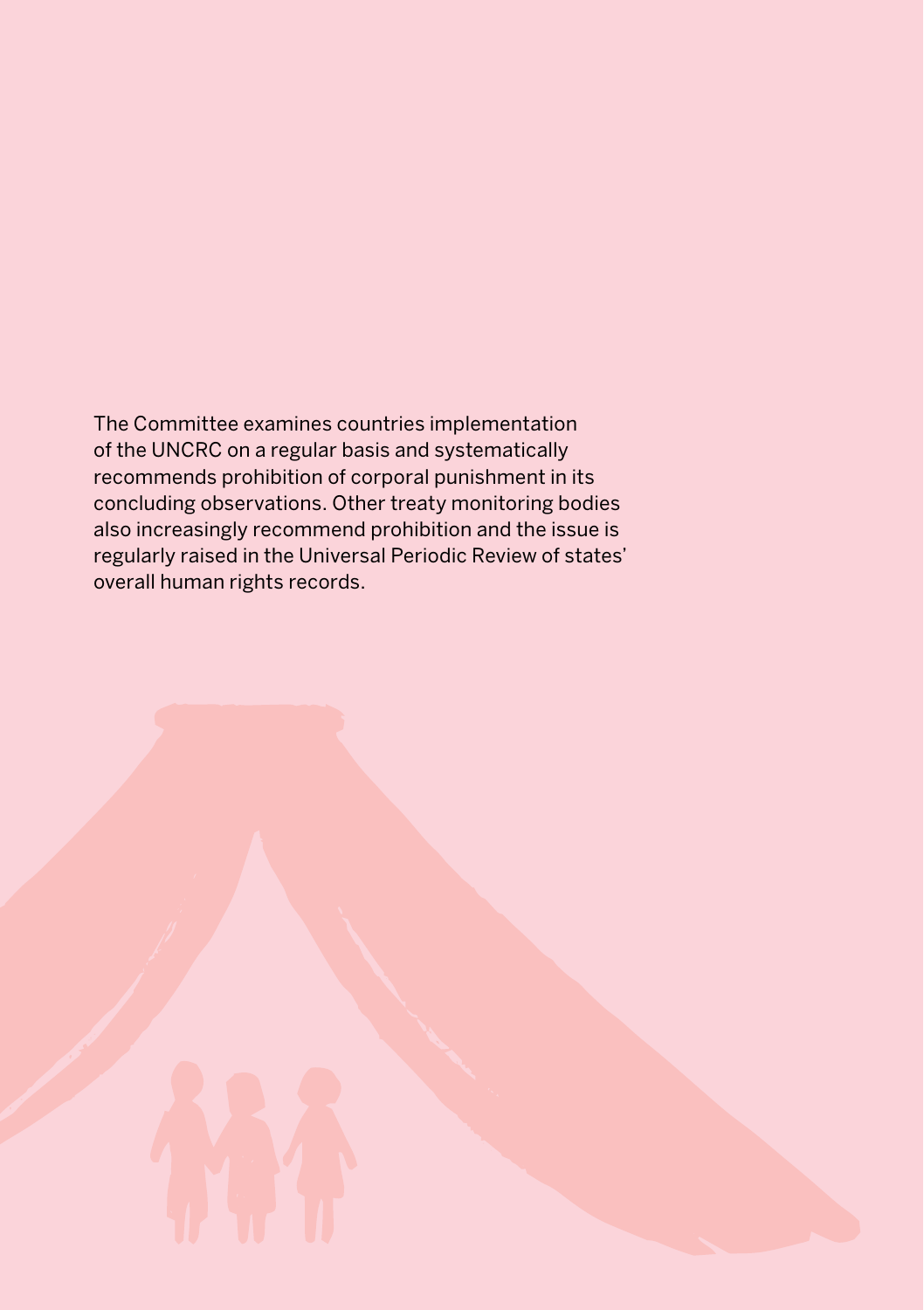### Opinion polls say that most people are against a formal ban on corporal punishment. Shouldn't we listen to the people?

On this issue – like others, including violence against women and race discrimination – politicians have to lead, not follow public opinion. The emphasis must be on the government's obligation to ensure that the law provides children, like adults, with full protection for their human dignity.

Almost all the countries that have prohibited all corporal punishment have done so ahead of public opinion, and then public opinion has quickly come round to support the change. In a few years' time we will look back in wonder – and with shame – at the time when it was regarded as lawful and acceptable to hit children.

The results of polls generally depend on how questions are phrased and on how much information the respondents have. If people are fully informed about the issue, the existing inequality of protection for children and the purpose of a ban, they may well support prohibition – and repeated polls have shown very different results when the question is asked in different ways.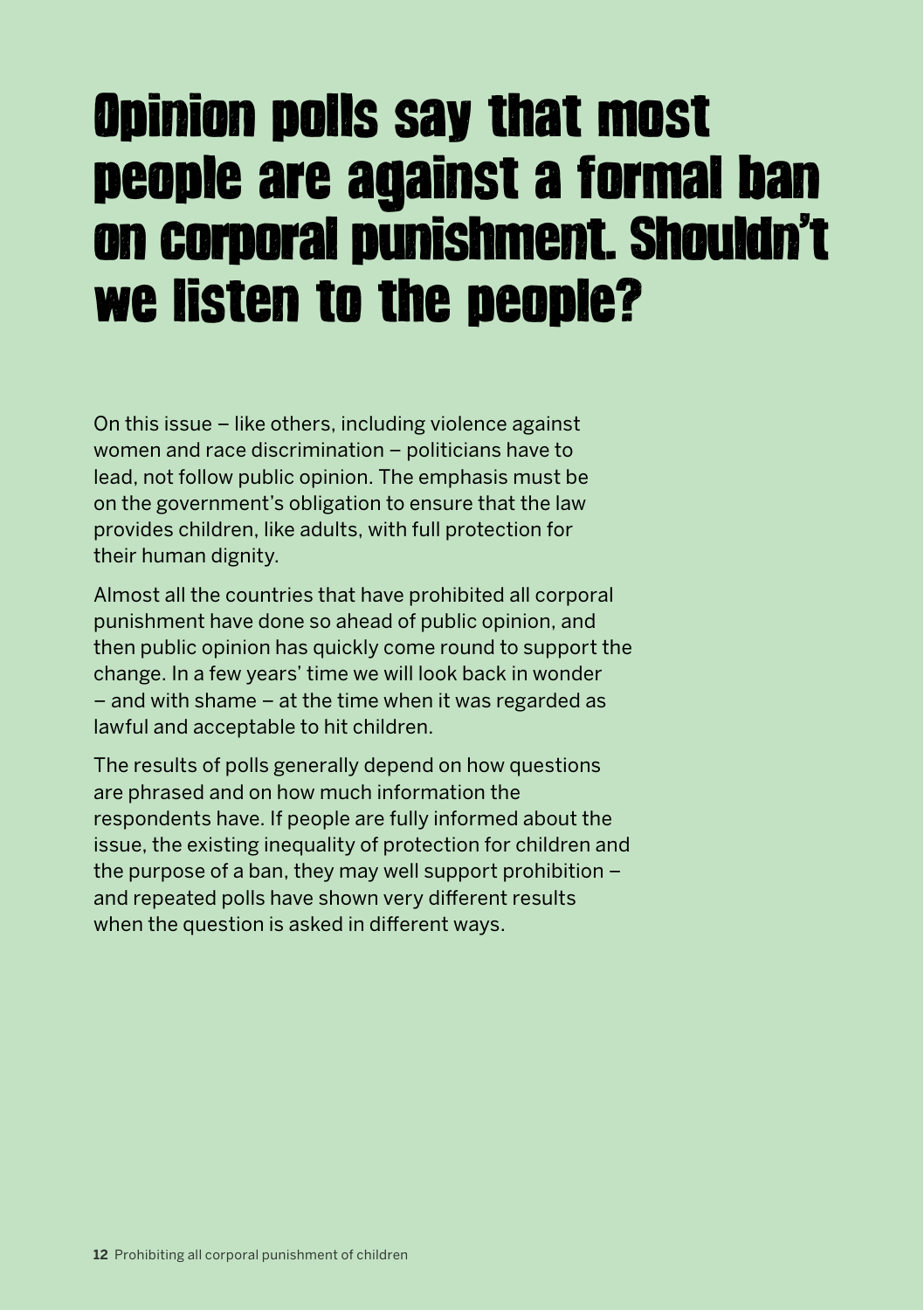### I've often heard young people speaking in support of corporal punishment – surely we should listen to them?

It is true that children will sometimes say that being physically punished is good for them, that it teaches them how to behave, or even that it shows that their parents love them. And of course we should listen to what young people say. But adults have a responsibility not only to hear but to understand what children say to us. We have already drawn attention to the way children are beginning to tell us about the physical and emotional hurt caused by corporal punishment (see 'Does corporal punishment really hurt', page 8). When some children say that this is somehow necessary and good, they are demonstrating how they have grown up surrounded by the belief that it is normal and right to be physically punished and have internalised this belief themselves, absorbing the attitudes and behaviours of their parents and rationalising or trying to make sense of the hurt they have experienced.

Children have an inalienable right to respect for their human dignity and physical integrity and to equal protection from assault. It is the responsibility of governments to ensure that the law upholds these rights. It is the responsibility of parents and other adults to raise children to know about their rights and to respect them in relation to themselves and others.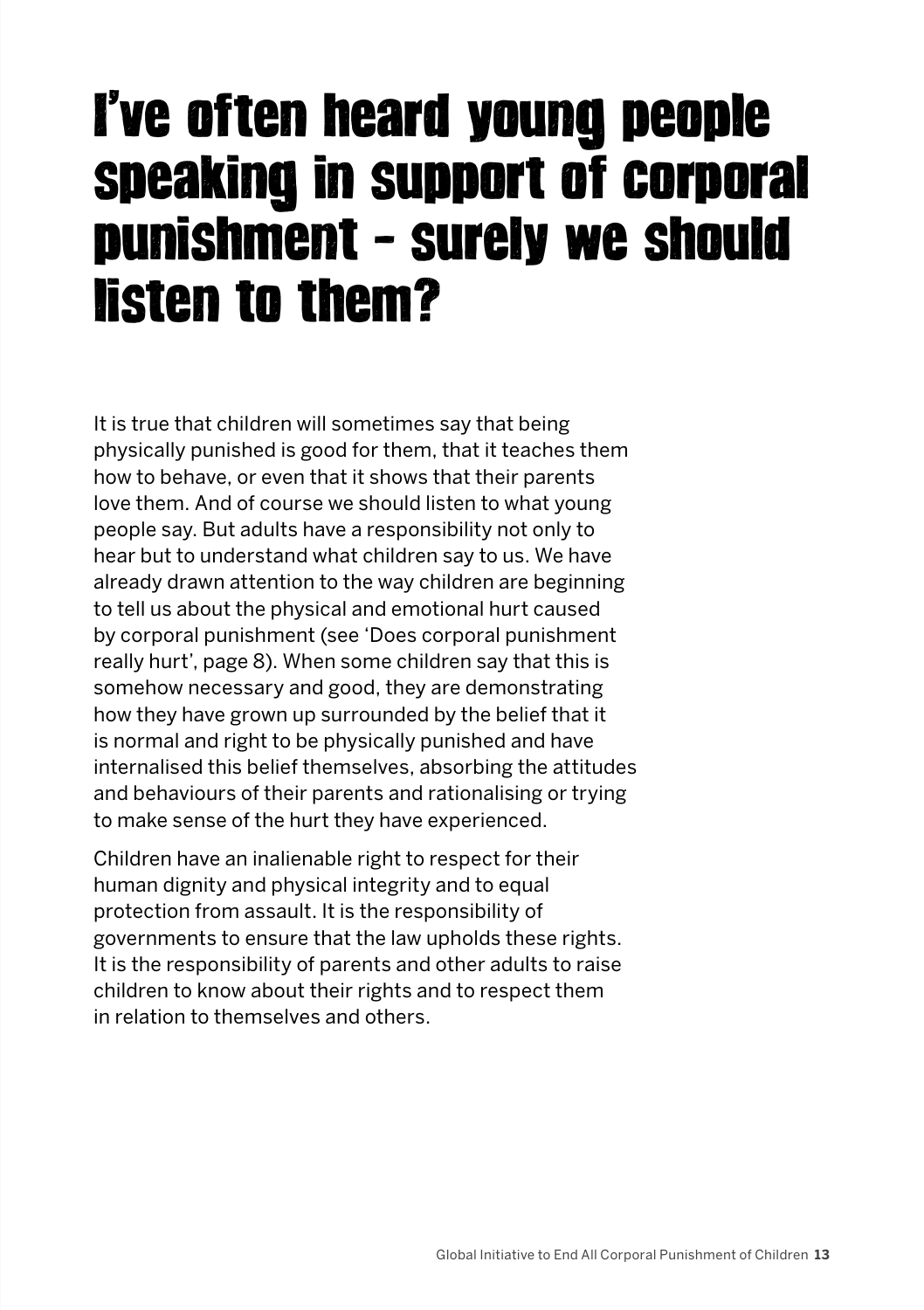### Being hit as a child didn't do me any harm. Would I be where I am today if my parents hadn't disciplined me physically?

None of us knows how we would have turned out if our parents had never hit or humiliated us. And many people, in saying it did them no harm, are denying the hurt they experienced when the adults closest to them thought they could only teach them by inflicting pain.

Adults who hit their children in the name of discipline usually began doing so because they themselves were hit as children. Although research shows they often feel guilty about it afterwards, they continue to hit their children, especially when they are at the end of their patience. It is pointless to blame previous generations for this, because they were acting in accordance with the pervasive culture of the time. But it is wrong to resist change because we are afraid of appearing to criticise our parents. Times change and societies move on. Recognition of children as rights holders requires action to end the legality and social acceptance of violence against children, just as societies have moved to end acceptance of violence against women.

Some people say: "I was hit as a child and I turned out OK." But there are people who have endured all kinds of bad experiences while growing up who have "turned out OK" as adults, yet nobody would say that what they experienced was good. Often it is the way they have dealt with their experiences that has helped them to be "OK", not the experiences themselves.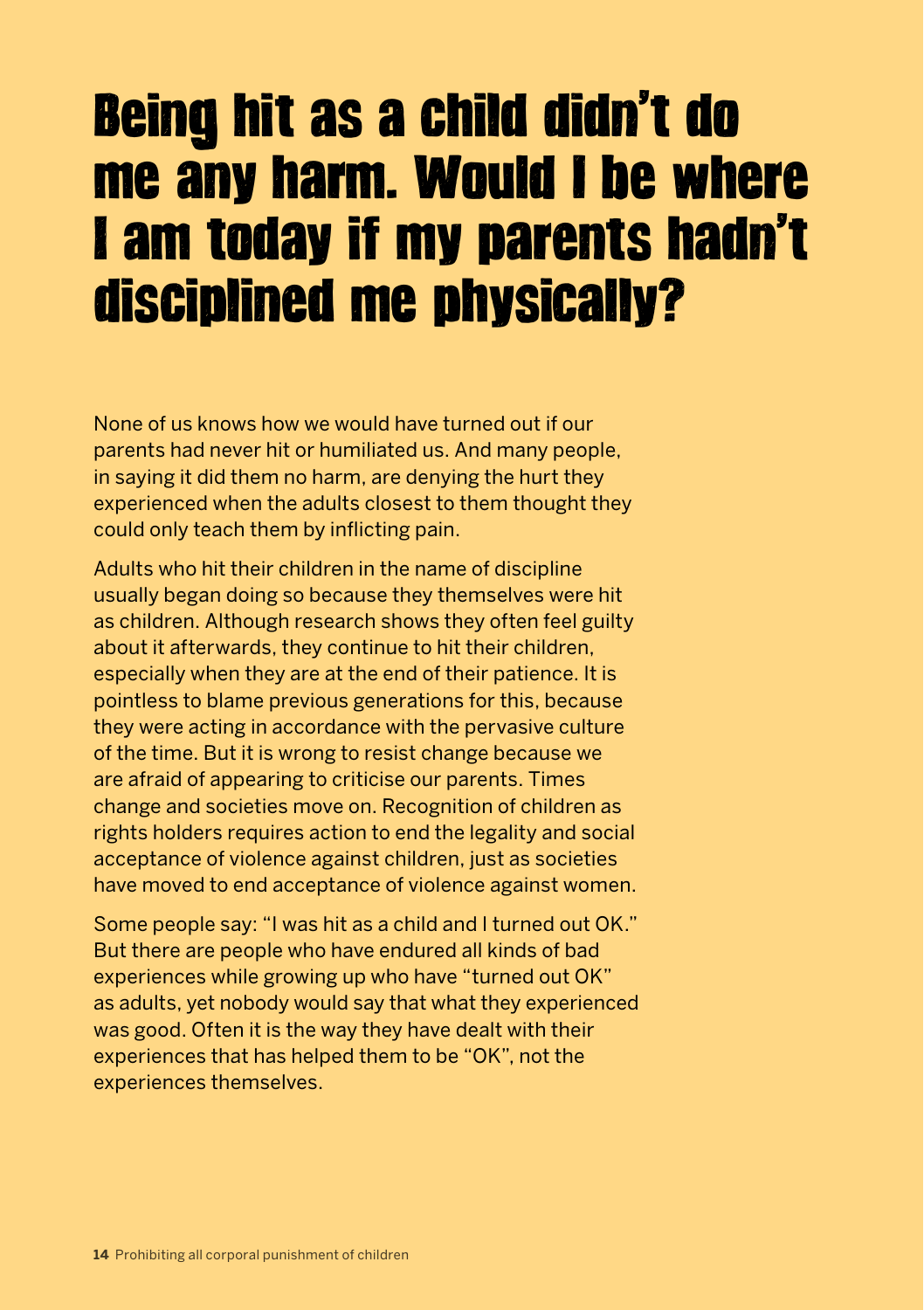**The resist change**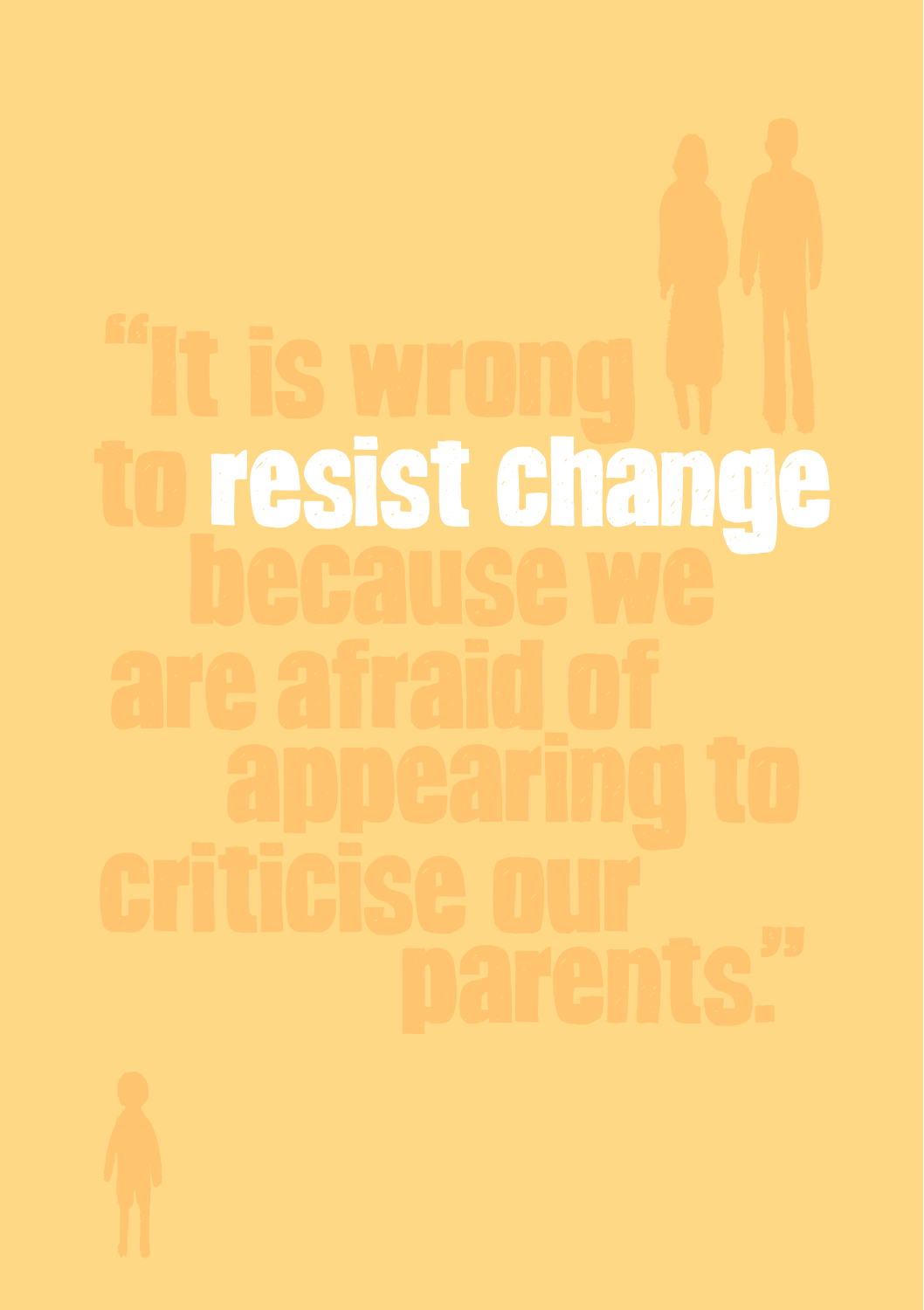"Violent 'discipline' is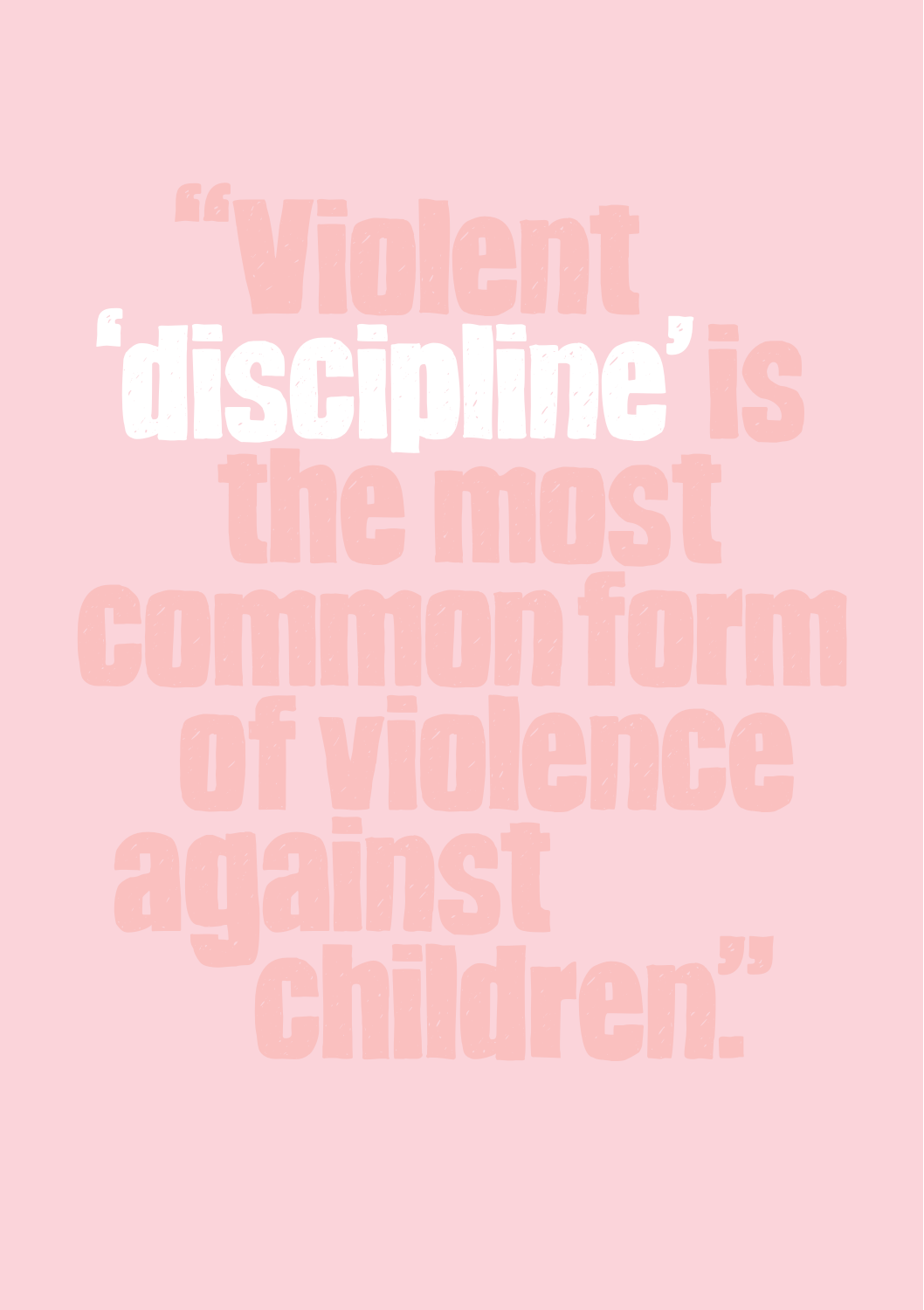#### There are so many worse violations of children's rights – why focus on this minor one?

As UNICEF has recorded, violent "discipline" is the most common form of violence against children.5 Corporal punishment kills thousands of – mostly very young – children across the world each year and injures millions more. It is not an insignificant or minor issue.

But it is not simply a child protection issue. The legality of corporal punishment in so many countries is the most symbolic reflection of the low status of children, as possessions and less-than people instead of as full rights holders. Corporal punishment reflects the day-to-day experience of the majority of the world's children, and in every case, a child's dignity and physical integrity are violated. Just as prohibiting and challenging domestic violence against women has been central to women's empowerment and acceptance of their rights, so it is with children. Prohibiting corporal punishment raises the status of children and contributes positively to how they are viewed and treated in society. No state can pretend that it respects children as rights holders alongside adults, nor pretend that it has an effective and safe child protection system while its law condones violence against them.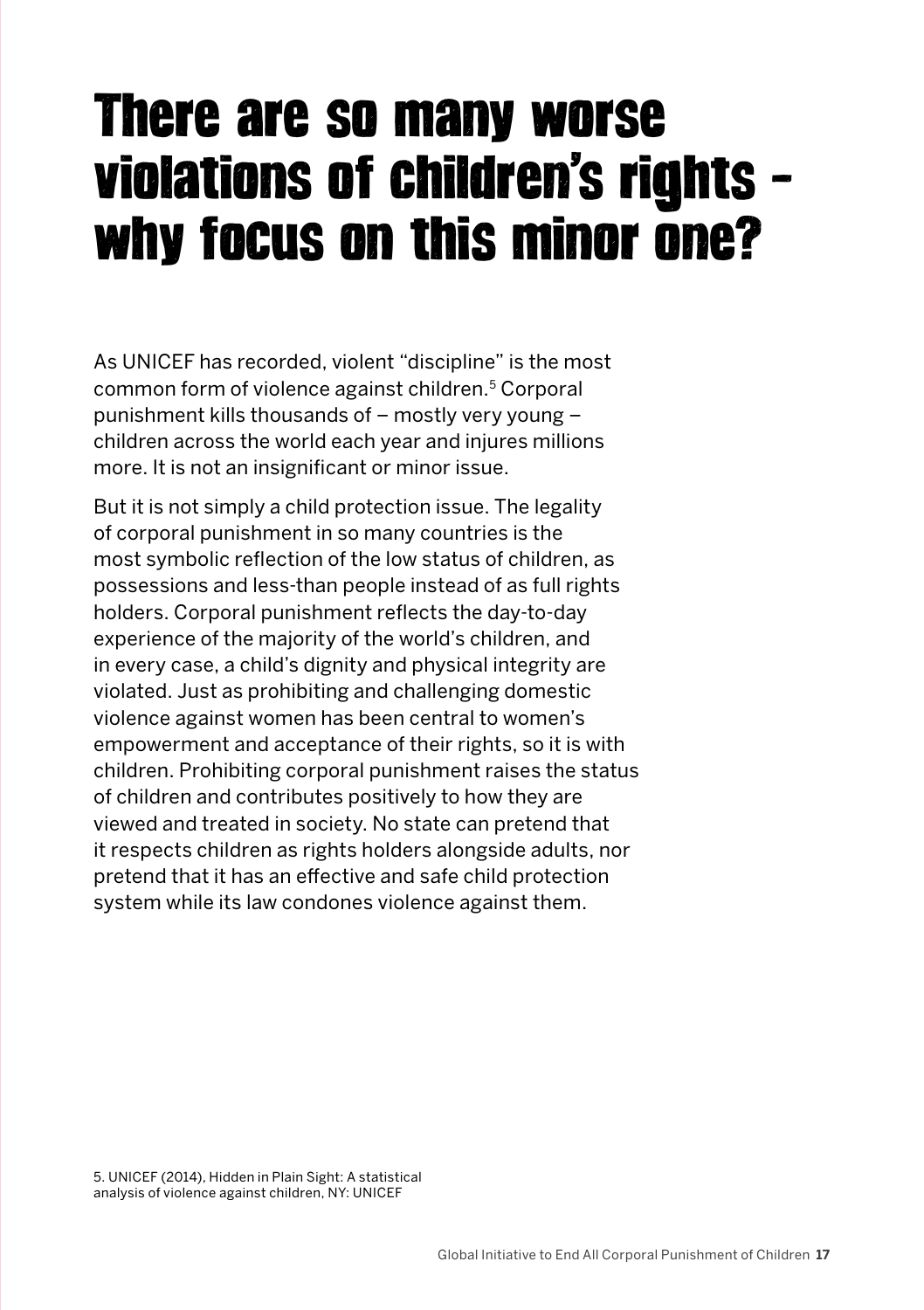#### Parents have a right to bring up their children as they see fit. Shouldn't they be challenged only in extreme cases of child abuse?

Societies are moving on from seeing children as their parents' property to seeing them as people in their own right. As human beings, children enjoy human rights – and these do not stop at the front door of their home. Children have the same right as all other family members to protection from being hit, and it is no more invasive of privacy and family life to insist that the law protects children from assault in the home than to insist that it protects adults from intimate partner violence.

The UN Convention on the Rights of the Child upholds the importance of the family and promotes the concept of parental responsibility, with children's best interests as parents' basic concern (article 18). Some people argue, perversely, that hitting a child in the name of discipline is, in fact, in the child's best interests in the long term. But as the Committee on the Rights of the Child has stated:<sup>6</sup>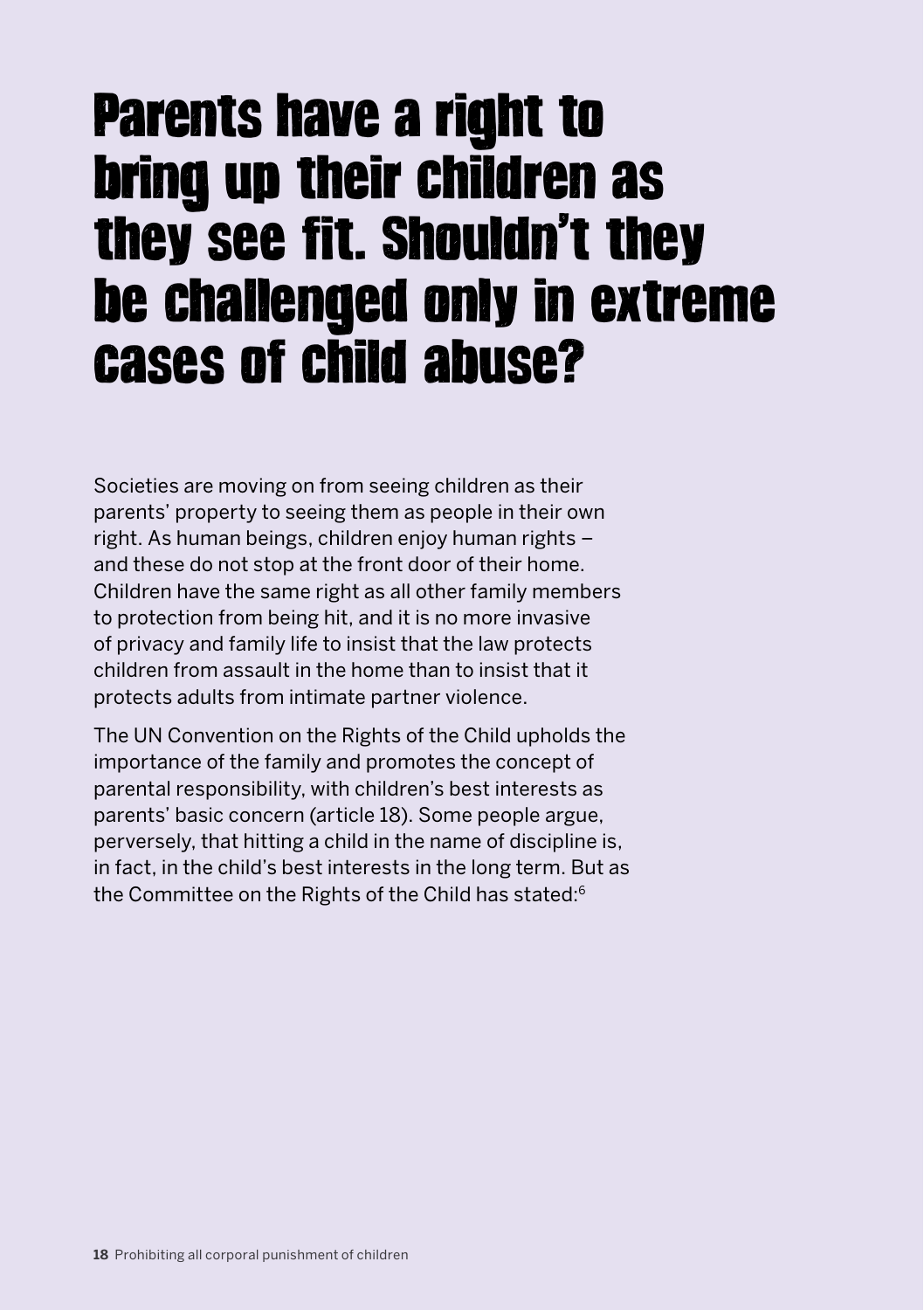"... interpretation of a child's best interests must be consistent with the whole Convention, including the obligation to protect children from all forms of violence and the requirement to give due weight to the child's views; it cannot be used to justify practices, including corporal punishment and other forms of cruel or degrading punishment, which conflict with the child's human dignity and right to physical integrity."

Finally, parents are also entitled to benefit from a clear message that violent punishment is associated with impaired family relationships and a long list of negative outcomes for their children, with no links to any positive outcomes.

6. General Comment No. 8 (2006) on "The right of the child to protection from corporal punishment and other cruel or degrading forms of punishment (arts. 19; 28, para. 2; and 37, inter alia)", para. 26, available at [www.endcorporalpunishment.org/](http://www.endcorporalpunishment.org/assets/pdfs/reference-documents/CRC-general-comment-8.pdf) [assets/pdfs/reference-documents/CRC-general-comment-8.pdf](http://www.endcorporalpunishment.org/assets/pdfs/reference-documents/CRC-general-comment-8.pdf)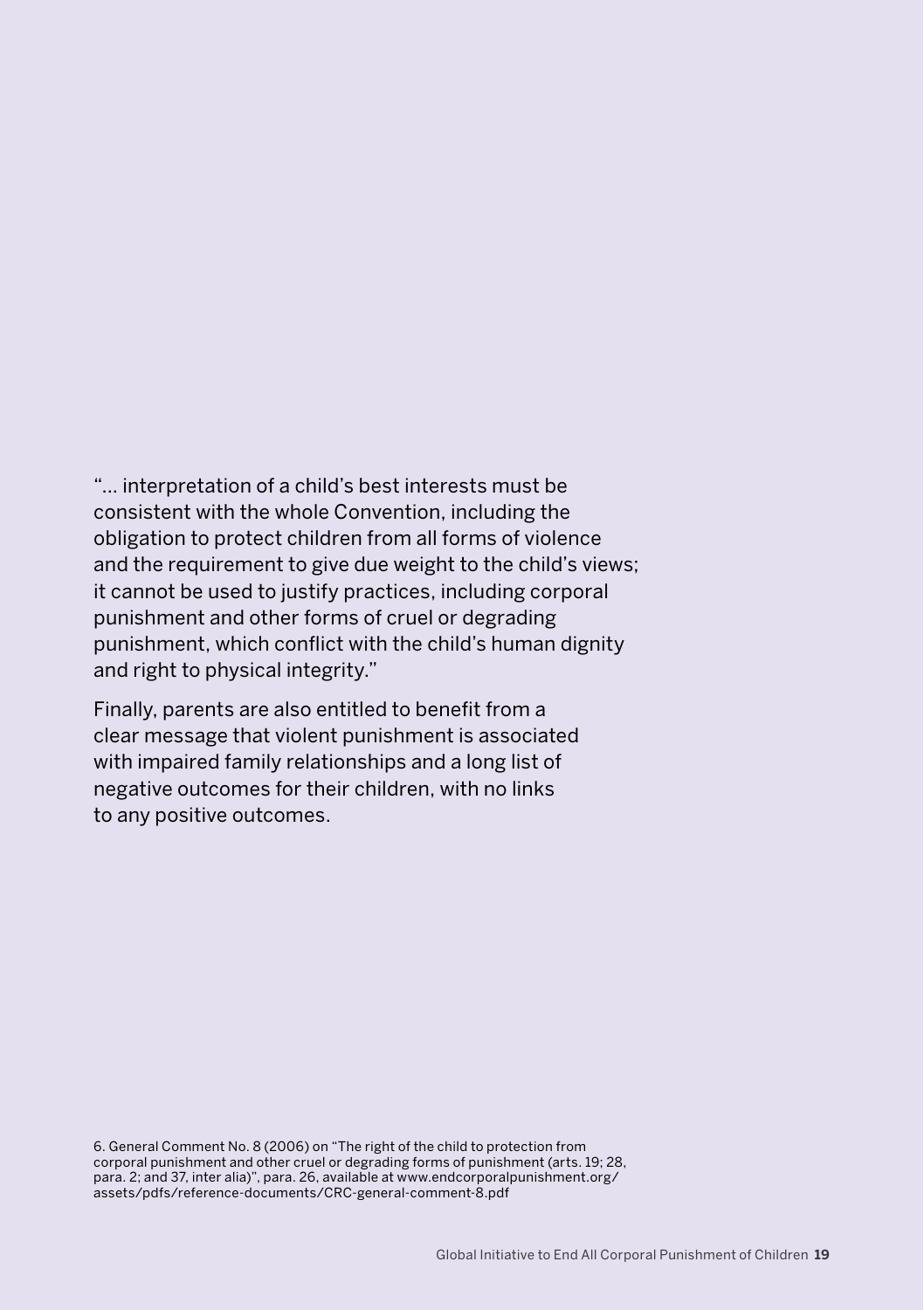#### There is a big difference between beating a child and a loving smack. Isn't prohibiting corporal punishment taking things too far?

Beating a child may physically hurt more than a "loving smack" (but see 'Does corporal punishment really hurt', page 8), but both are on a continuum of violence and both breach a child's right to respect for human dignity and physical integrity. Societies do not draw lines and try to justify any level of violence when challenging violence against elderly people. So why should they when it comes to children? And the dangers of making any connection between loving and hurting people should be obvious. A "loving smack" is a contradiction of the worst kind. This seemingly harmless term is a veil behind which rights violations can hide.

Some people argue that "there is a big difference between child abuse and a light smack", focusing less on the "loving" intention of the violence and more on the degree of violence used. However, it is inaccurate to suggest that adults have precise control over the degree of violence they use. Research shows that often more force is used than intended<sup>7</sup>, and that the degree of force escalates. $^8$ And again, whatever the severity of the hitting, it breaches the child's right to respect for his or her physical integrity.

7. Kirwaun, S. & Bassett, C. (2008), Presentation to NSPCC: Physical punishment, British Market Research Bureau/National Society for the Prevention of Cruelty to Children

8. Shergill, S. S. et al (2003), "Two eyes for an eye: The neuroscience of force escalation", Science, vol. 301, 11 July 2003, p. 187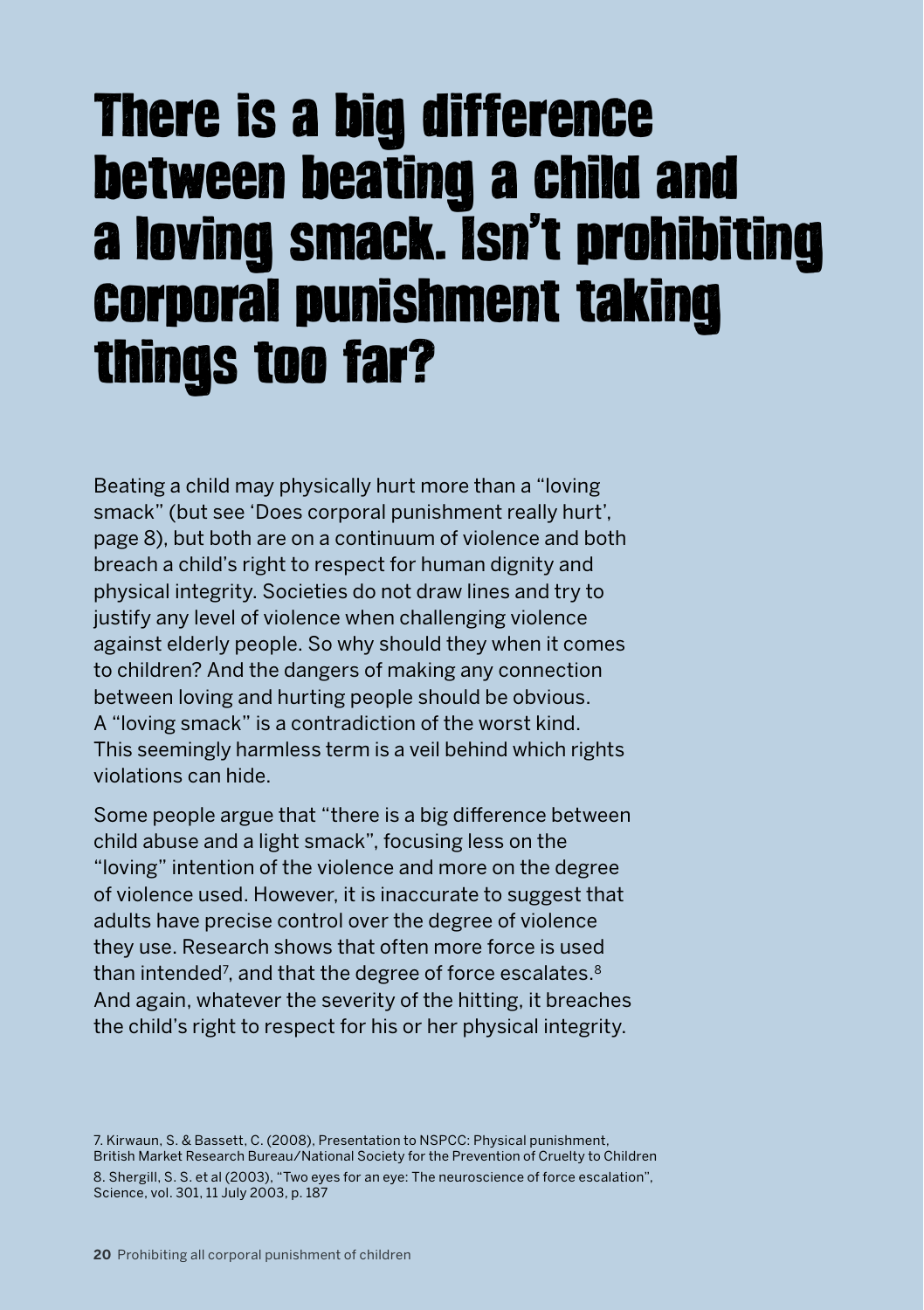Law makers and governments have traditionally separated "child abuse" and "corporal punishment", but most abuse is corporal punishment – adults assaulting children to punish them and gain control. No such threshold is proposed in the case of violence against elderly people, where zero-tolerance clearly conveys the message that all violence is unacceptable. But for children, adults have invented an arbitrary distinction between punitive violence which is regarded as acceptable, and "abuse" which is not. In reality, it is not possible to differentiate between child abuse and corporal punishment.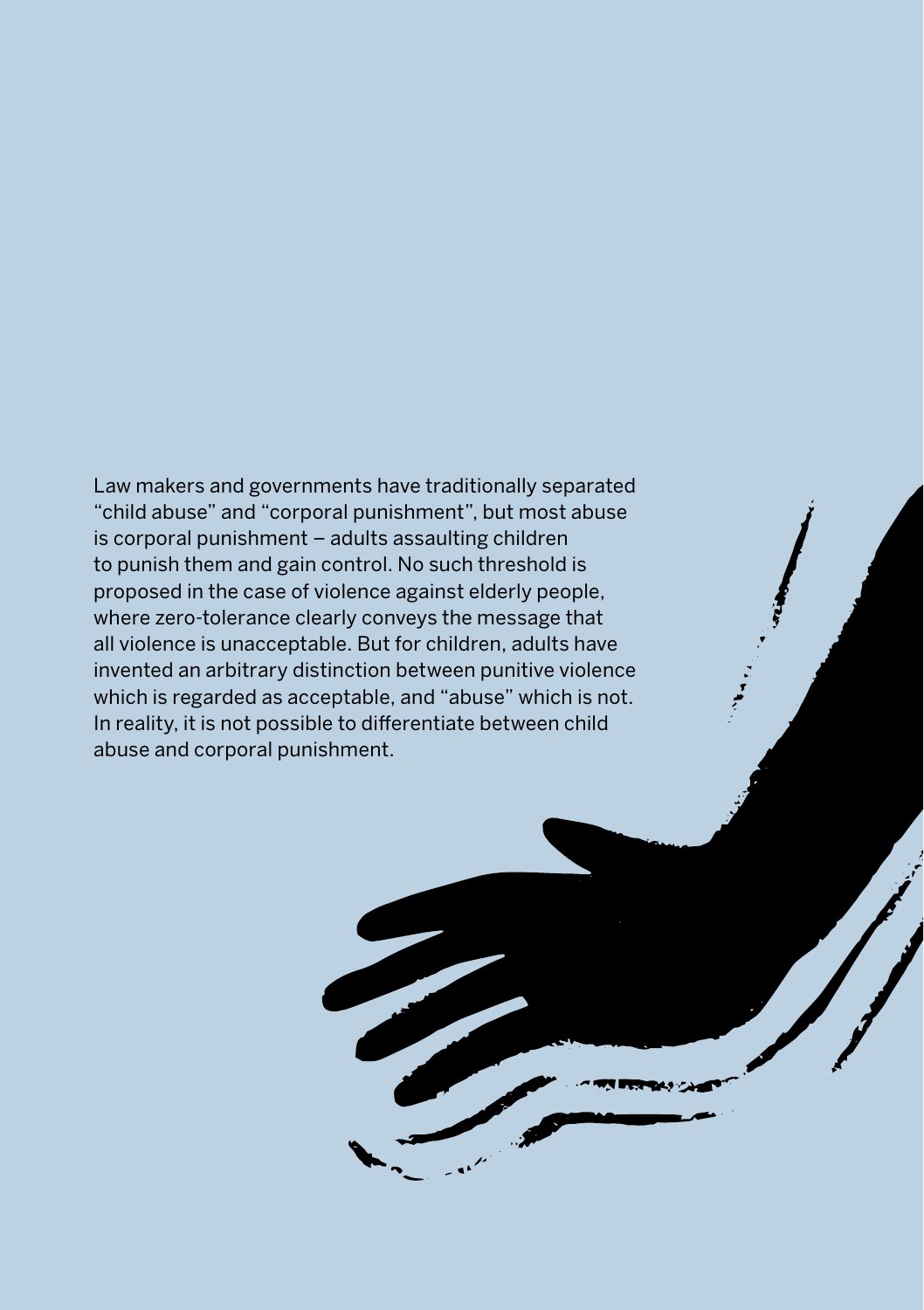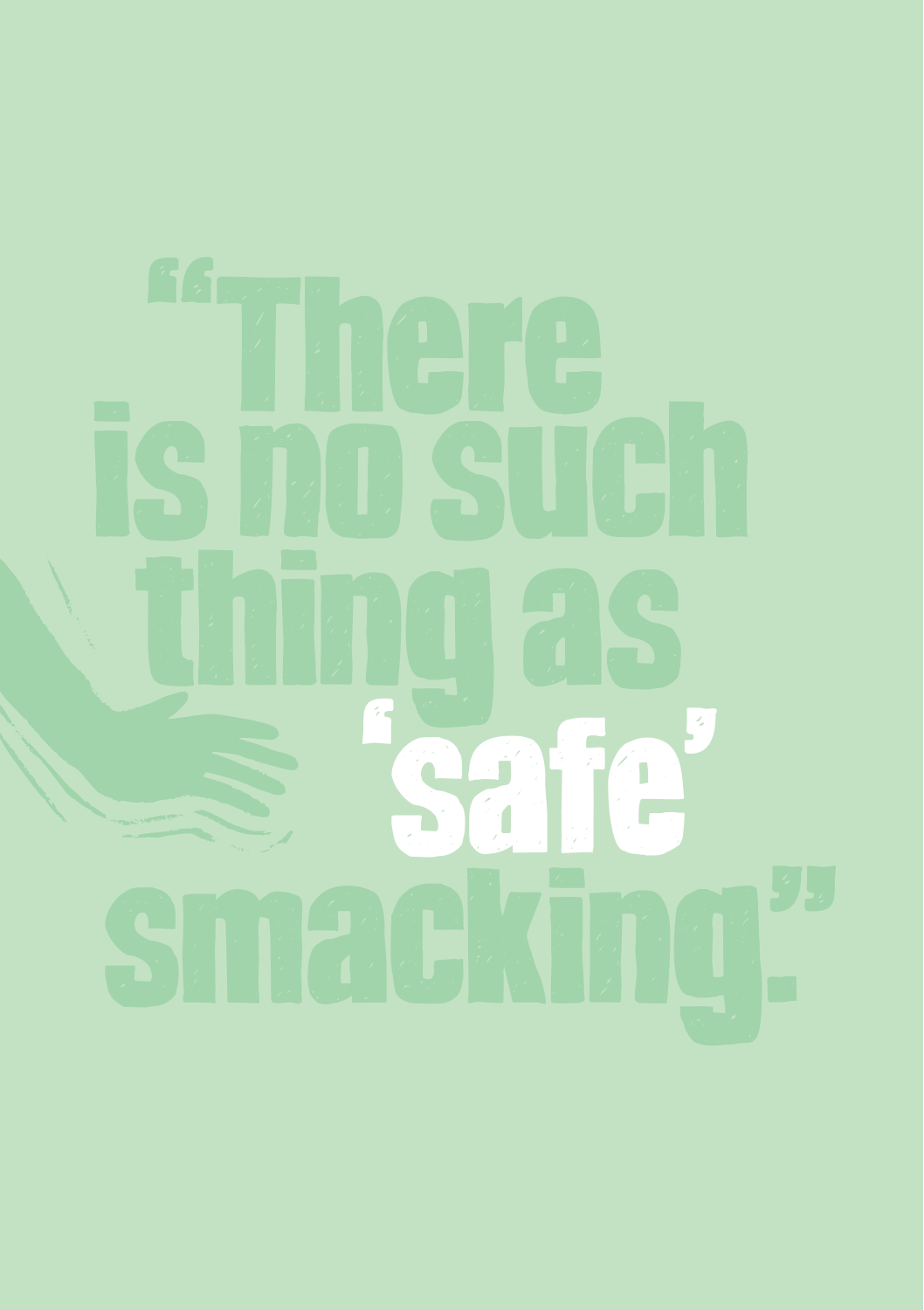## Why not define safe smacking, rather than prohibit all of it?

There is no such thing as "safe" smacking. All smacking invades a child's physical integrity and shows disrespect for their human dignity. Many research studies have shown milder forms of corporal punishment by parents to be a risk factor for severe violence characterised as abuse, and the tendency towards escalation and personal inaccuracy in judging the amount of force used has already been discussed (see 'There is a big difference between beating a child and a loving smack. Isn't prohibiting corporal punishment taking things too far?' page 20).

A few countries have attempted to define acceptable ways of hitting children – at what age, on what parts of the body, with what implements and so on. As well as sending a very confused message about society's attitude to violence towards children, this is a very disreputable exercise. We would not think of trying to define acceptable ways of assaulting women, or elderly people, or any other population group. Children have a right to equal protection from assault. If anything, children – generally smaller and more fragile than the rest of us – have a right to more protection.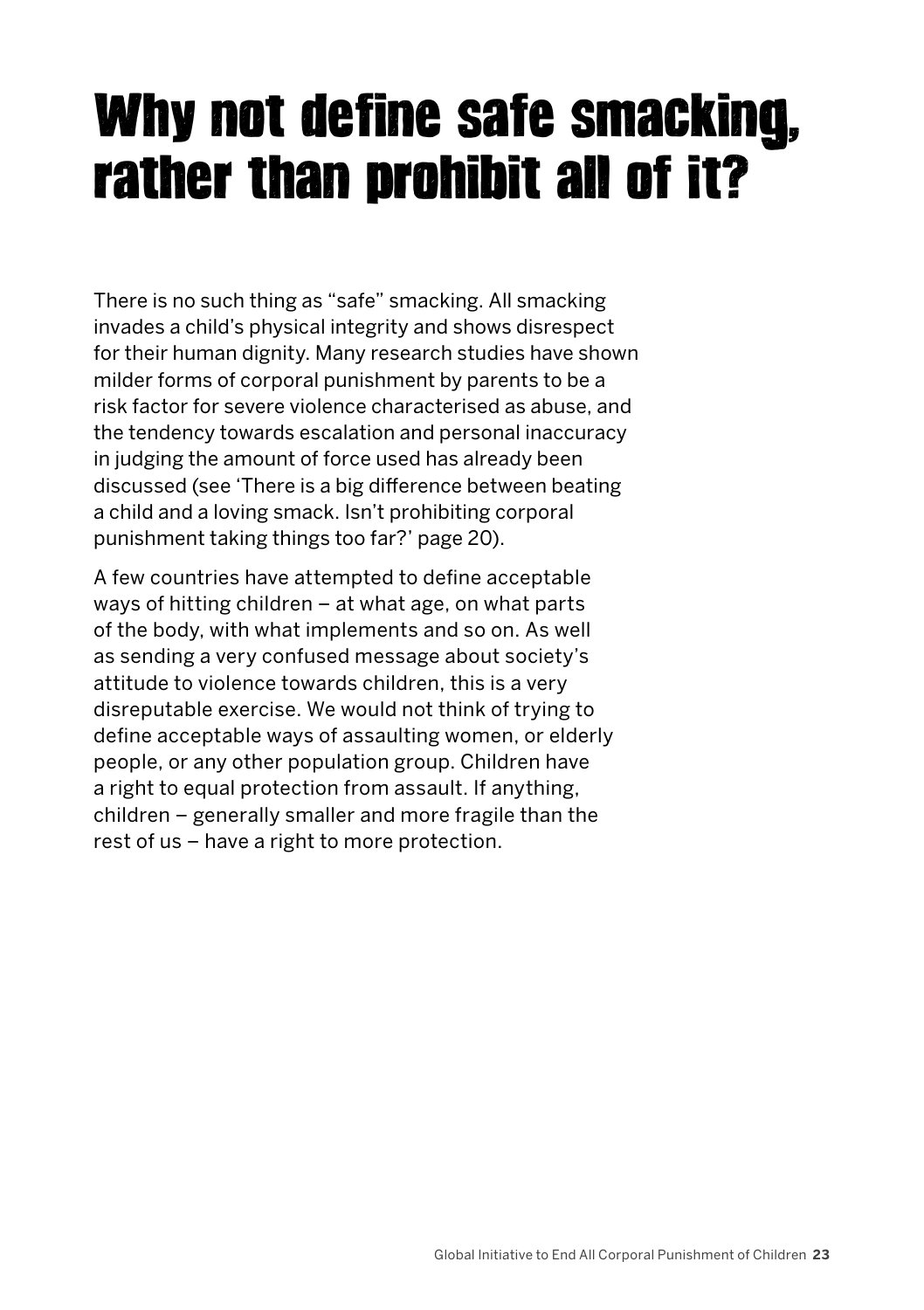### My religion requires me to use corporal punishment. Wouldn't it be discrimination to stop me using it?

Hitting children is not compatible with the ideals, values and beliefs of the major world religions, which profess compassion, equality, justice and non-violence. Adherents of the world religions model their lives on the example and teachings of their founders. Scholars and theologians emphasise that there is no recorded evidence of any of the founders of the major religions striking a child.

The religious view which condones corporal punishment of children often stems from a culture of authoritarianism, power and control over children. It regards blind obedience as a virtue and physical punishment as an acceptable response to children who are considered to be "disobedient".

Religious leaders are part of the global movement to eliminate corporal punishment of children. More than 800 religious leaders at the World Assembly of Religions for Peace in Kyoto, Japan (2006) endorsed a declaration – *A Multi-religious Commitment to Confront Violence against Children (Kyoto Declaration)9* – which urges governments to adopt laws to prohibit all violence against children including corporal punishment.

9. The full text of the declaration is available at [http://churchesfornon-violence.org/](http://churchesfornon-violence.org/wp/wp-content/uploads/2012/02/Violence-Against-Children-3.pdf) [wp/wp-content/uploads/2012/02/Violence-Against-Children-3.pdf](http://churchesfornon-violence.org/wp/wp-content/uploads/2012/02/Violence-Against-Children-3.pdf)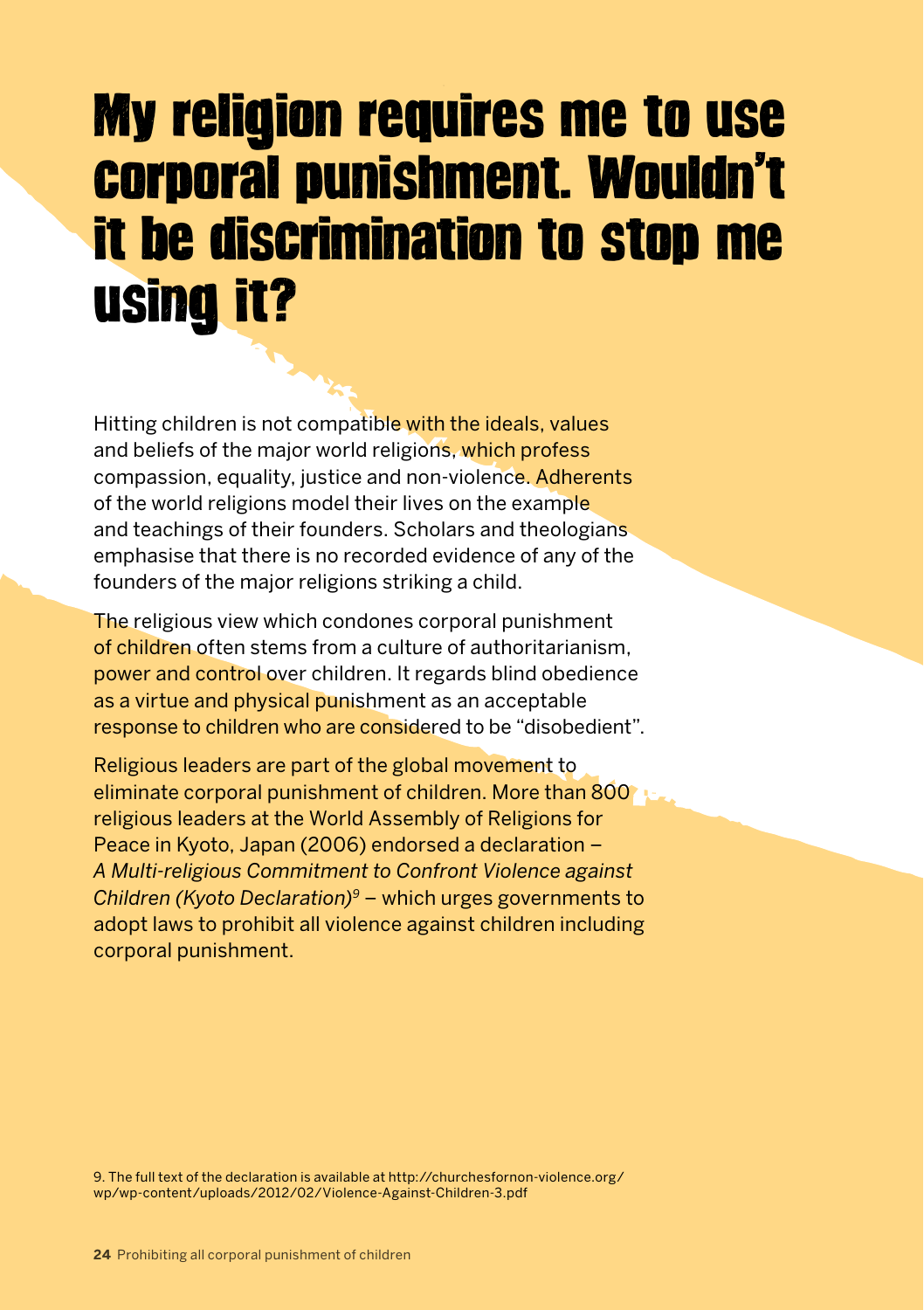The Committee on the Rights of the Child, in its General Comment No. 8, asserts that religious freedom "may be legitimately limited in order to protect the fundamental rights and freedoms of others".10 The Committee states:11

"Some raised faith-based justifications for corporal punishment, suggesting that certain interpretations of religious texts not only justify its use, but provide a duty to use it. Freedom of religious belief is upheld for everyone in the International Covenant on Civil and Political Rights (article 18), but practice of a religion or belief must be consistent with respect for others' human dignity and physical integrity…."

10. General Comment No. 8, para. 29 11. General Comment No. 8, para. 29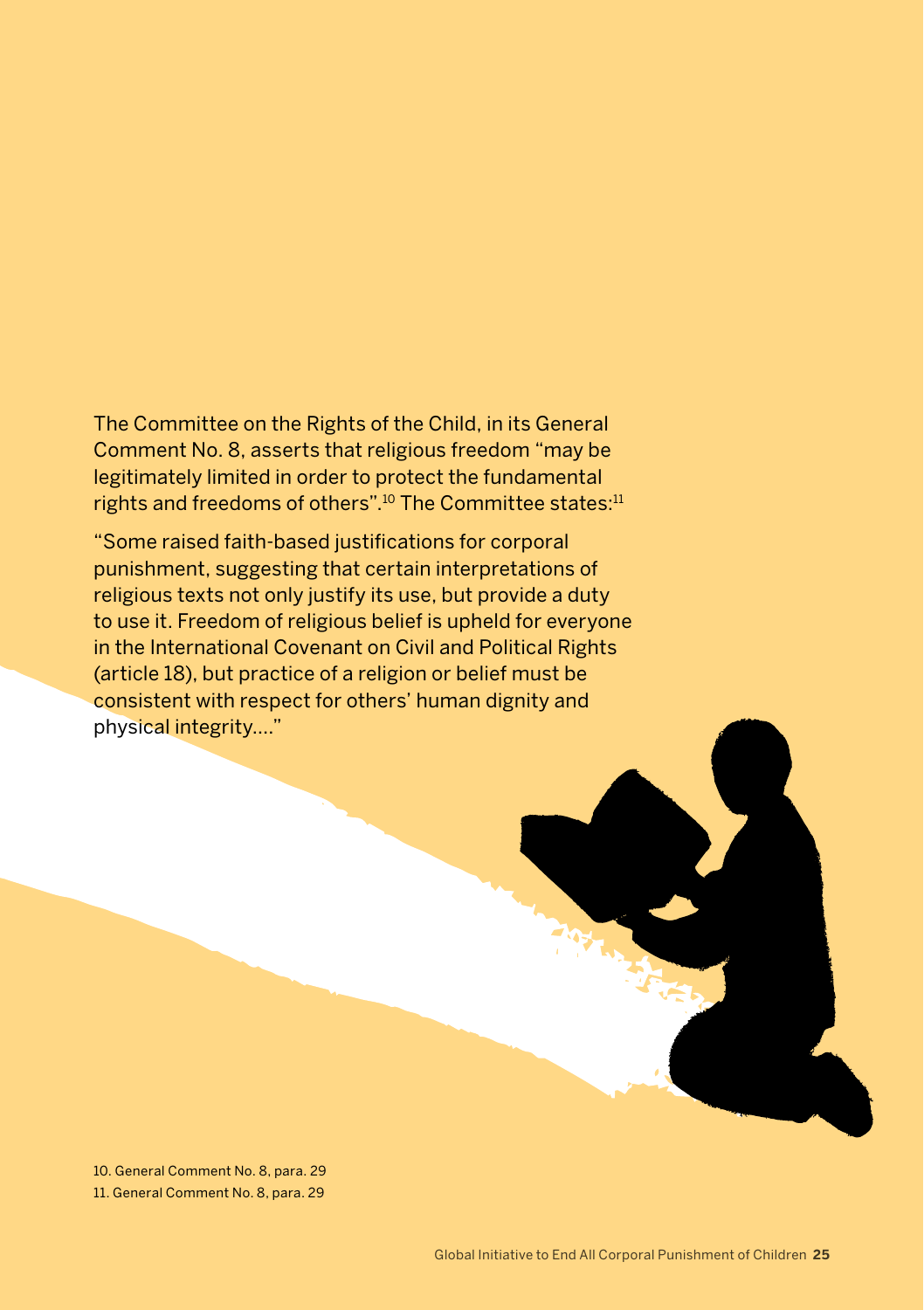#### Why bring the law into this? Why not just educate parents away from using corporal punishment?

Elimination of all corporal punishment and other cruel or degrading punishment requires both education and prohibition. It is not a matter of choice. Human rights demand that children have at least the same legal protection as adults – in the family and everywhere else – now. The law in itself is a powerful educational tool, and of course law reform banning corporal punishment needs to be linked to public and parent education. A ban will motivate parents to look into positive ways of bringing up their children and motivate professionals, politicians and the media to resource and provide this education.

It is also very difficult and confusing to educate parents away from something that is still supported in law. The assumption is that "if the law allows it then it must be OK". Education is much more effective when the law gives the same message.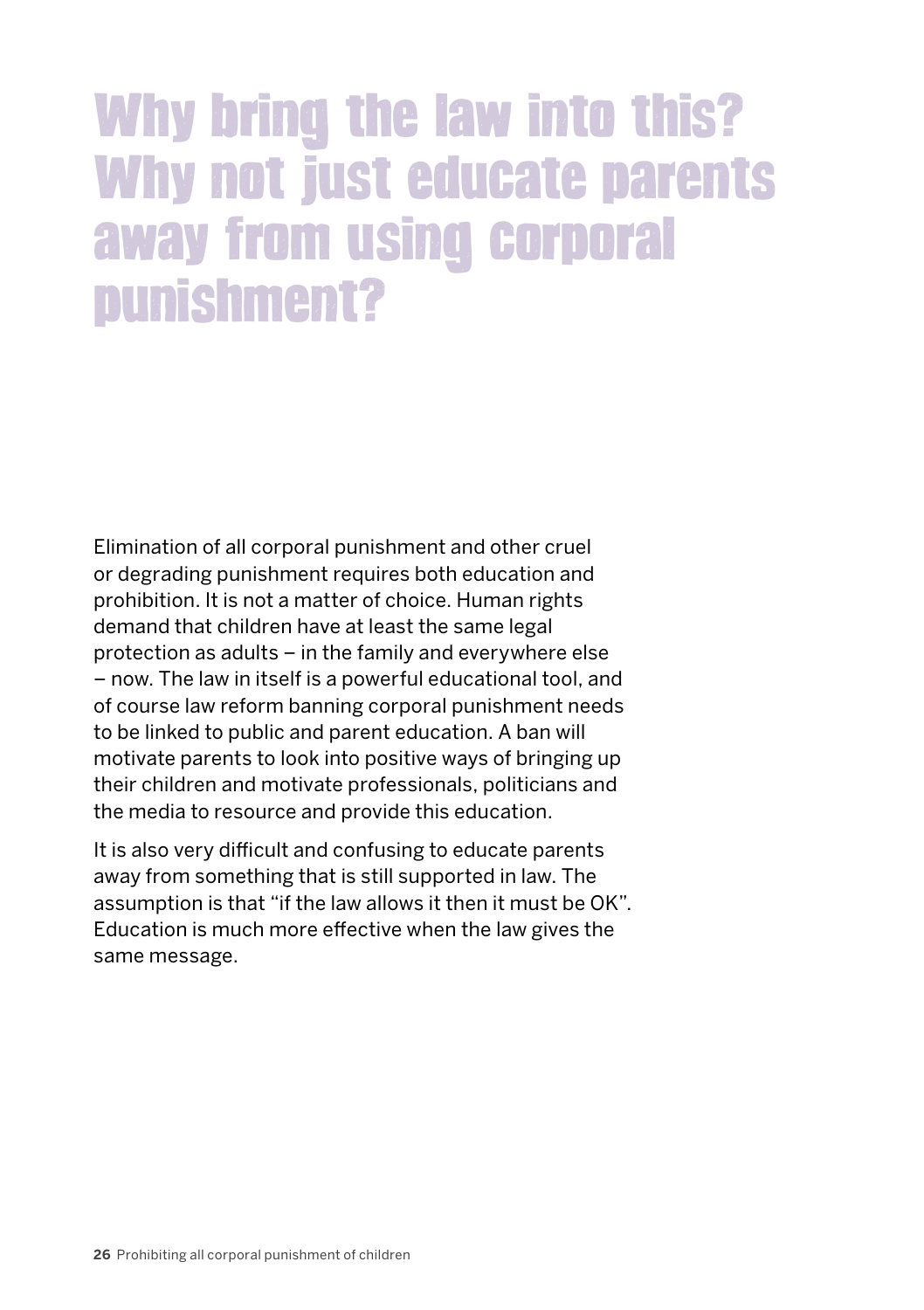### The majority of corporal punishment happens in the family behind closed doors; it will be impossible to enforce a ban, so what's the point of prohibition?

These days nobody would suggest we should not ban domestic violence against adults in the family because it is difficult to police: why should children have less legal protection? The first purpose of law reform to prohibit corporal punishment is prevention – to prevent harmful assaults on children before they happen. That is surely the first purpose of all good law: to set a clear standard and send a clear message, including into the "privacy" of the family home. But prohibition in the family does need to be implemented in a sensitive way, in the best interests of the child – see 'If corporal punishment is criminalised, won't thousands of parents be prosecuted and many more children be placed in care?' page 40.

And the introduction of prohibition should always be accompanied by a substantial campaign providing information and support to parents to help them make the transition to non-violent parenting.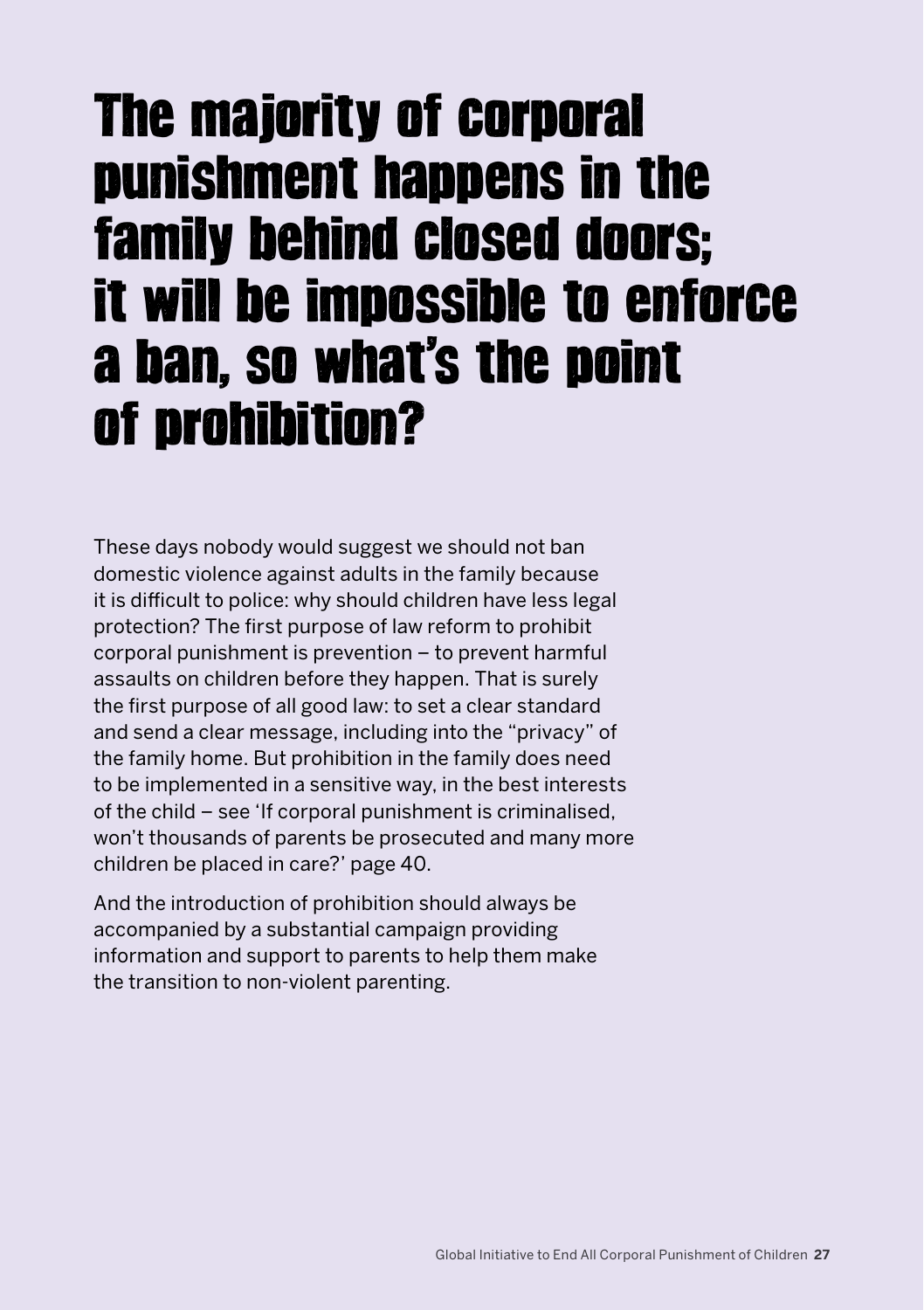### Shouldn't we wait until everyday conditions improve for parents and teachers before prohibiting corporal punishment, so that it doesn't just add to their stress?

This argument is a tacit admission of an obvious truth: corporal punishment is often an outlet for adults' pent-up feelings rather than an attempt to educate children. In many homes and institutions adults urgently need more resources and support, but however real adults' problems may be, venting them on children cannot be justifiable. Children's protection should not wait on improvements in the adult world, any more than protection of women from violence should have to wait for improvement of men's conditions.

In any case, hitting children is ineffective in relieving stress. Adults who hit out in temper often feel guilty; those who hit dispassionately find they have angry and resentful children to cope with. Life in homes and institutions where corporal punishment has been abandoned in favour of positive discipline is much less stressful for all.

In conflict-ridden countries, adults working with children, including parents and teachers, are themselves victims of violence and humiliation. They agree on protecting children's rights, but question who is fighting for their rights. Clearly, these breaches of rights must be addressed but children should not have to wait until adults are able to enjoy their own rights. All people have rights to respect for their dignity and physical integrity and to equal protection under the law – and children are people too.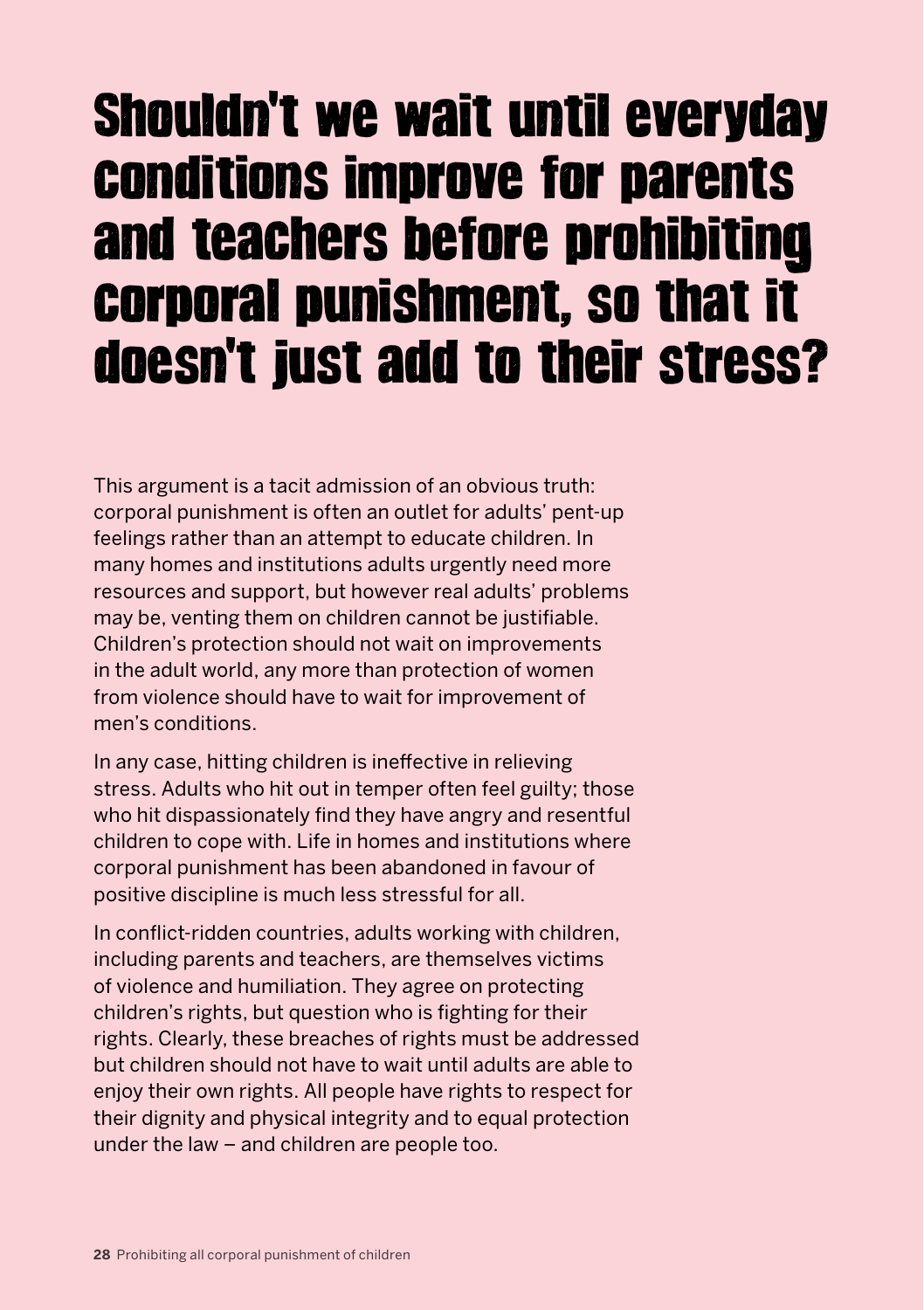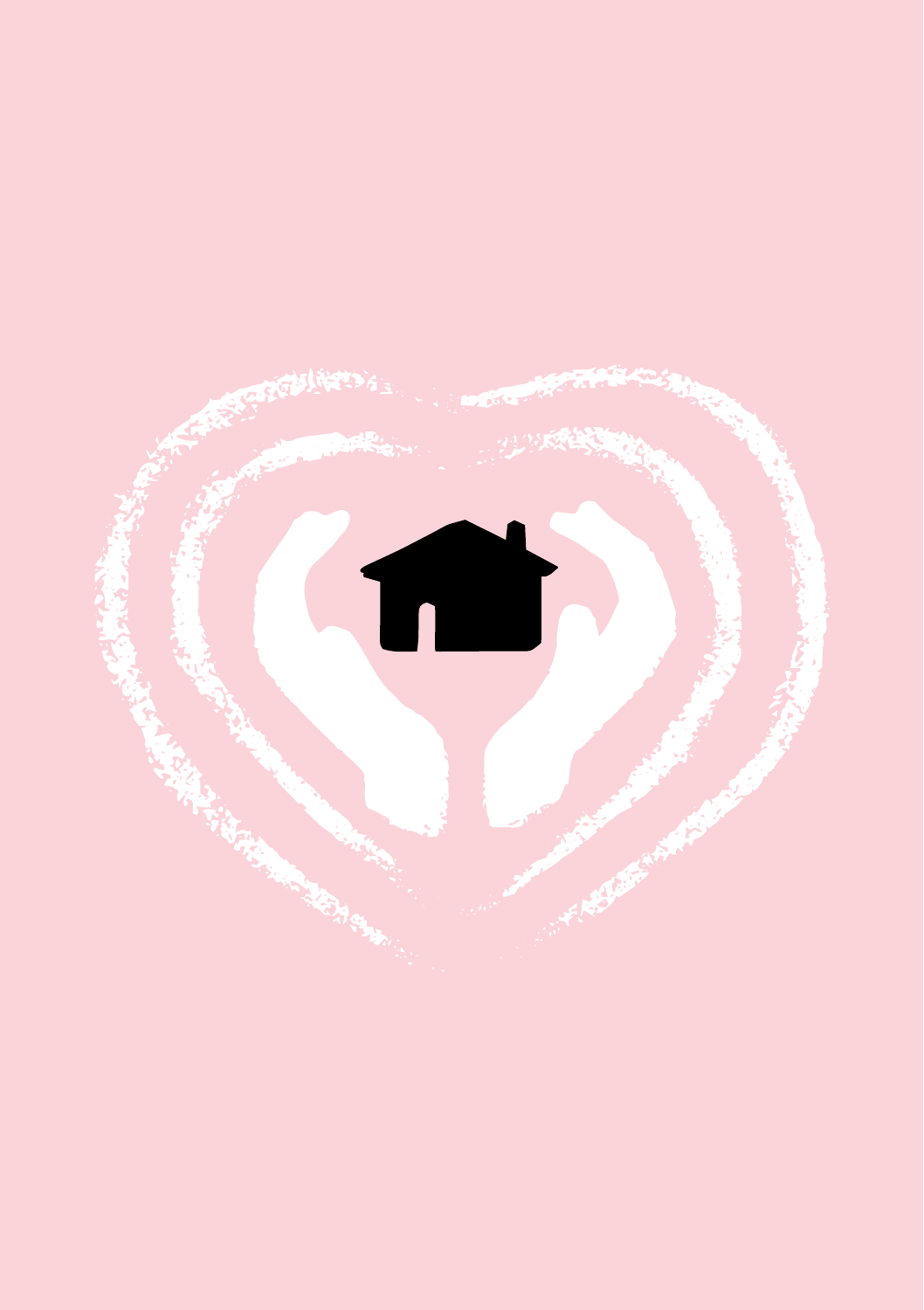# "Children the world over have the right to live lives free from all forms of violence."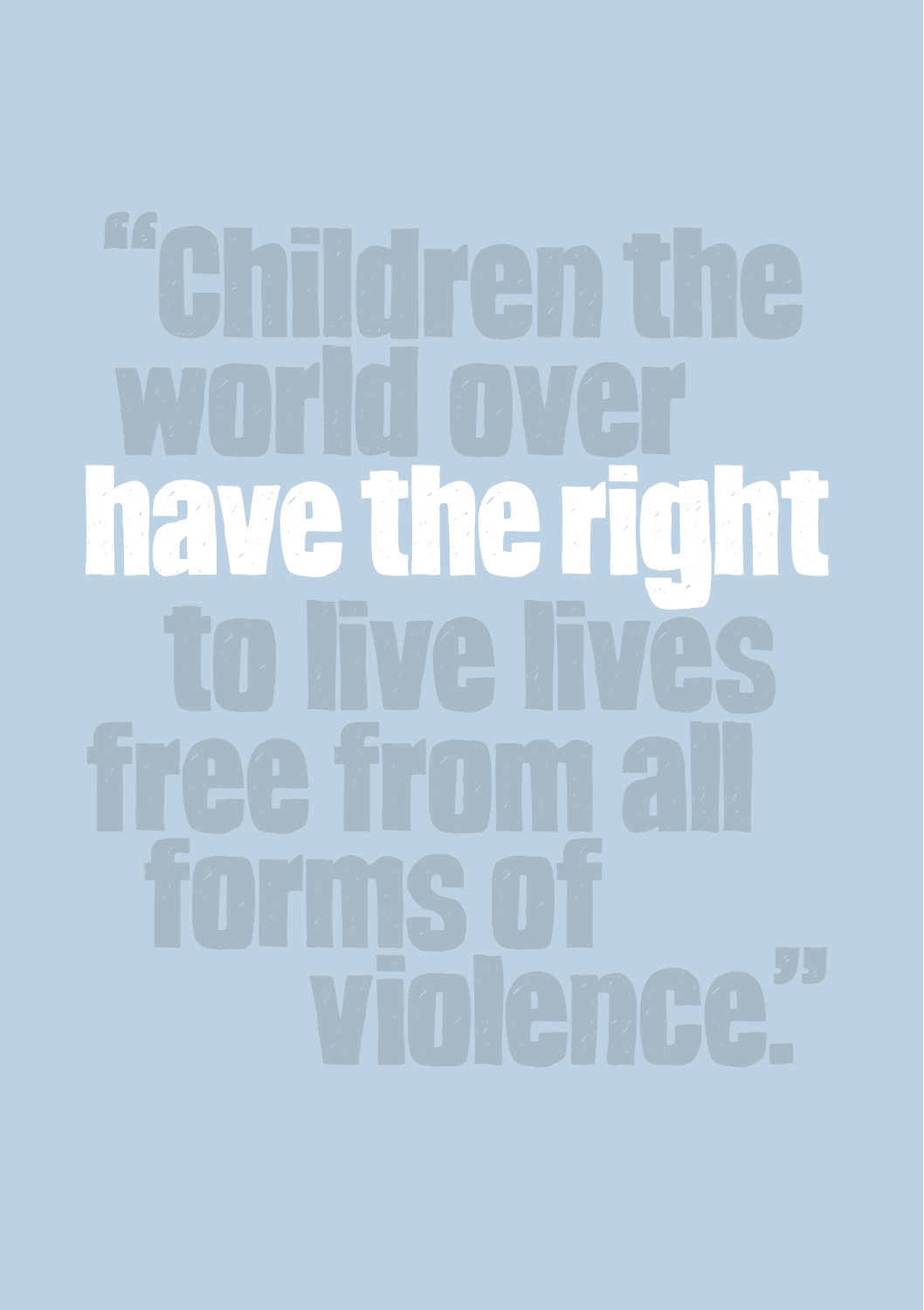#### This is a white, Euro-centric issue. Corporal punishment is a part of my culture and childrearing tradition. Isn't it discriminatory to outlaw it?

The idea that hitting children can be a matter of cultural pride is unacceptable. In any event, the hitting of children seems to be a white tradition, exported to many parts of the world through slavery, colonialism and some missionary teaching. The English defence of "reasonable chastisement", for example, is reflected in laws all over the world. It appears that the only cultures where children are rarely or never physically punished are small, huntergatherer societies, arguably among the most "natural" of all human cultures, though now rapidly vanishing under the impact of urbanisation and globalisation.

But human rights are universal, and children the world over have the right to live lives free from all forms of violence. All cultures have a responsibility to disown corporal punishment, just as they have disowned other breaches of human rights which formed a part of their traditions. The UN Convention on the Rights of the Child upholds all children's rights to protection from all forms of physical or mental violence, without discrimination on grounds of race, culture, tradition or religion. There are movements to end corporal punishment of children in numerous states in all continents. School and judicial beatings have been outlawed in many states in all regions of the world.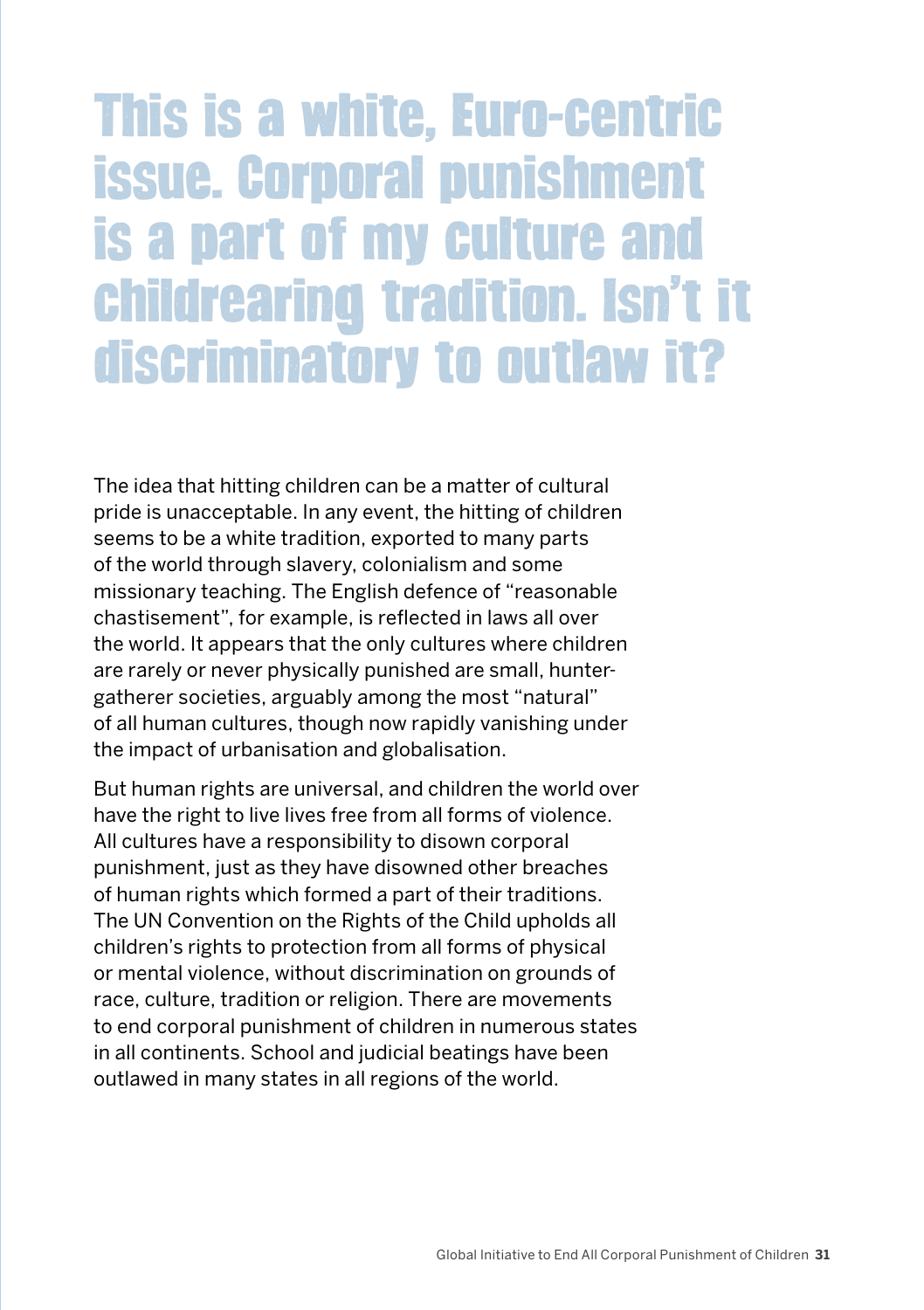## Why is it so difficult to give up hitting children?

If adults, including politicians, found this issue easy, we would have accepted long ago that children have exactly the same rights as the rest of us to respect for their human dignity and physical integrity and to equal protection under the law. In fact, we would be likely to accept that children, who start off very small and very fragile, have a right to more protection than adults.

There seem to be a number of reasons for the difficulty adults find in giving up what they still perceive of as a "right" to hit and hurt children in the name of "discipline" or control:

(i) Personal experience. Most people everywhere were hit as children by their own parents. Most parents have hit their own children. None of us likes to think badly of our parents, or of our own parenting, and this makes it challenging for many people, including politicians and opinion leaders, and even those working in child protection, to perceive of corporal punishment as the fundamental issue of equality and human rights that it is. This is not a matter of blame – parents have acted in accordance with social expectations – but the time has come to move on to positive, non-violent relationships with children.

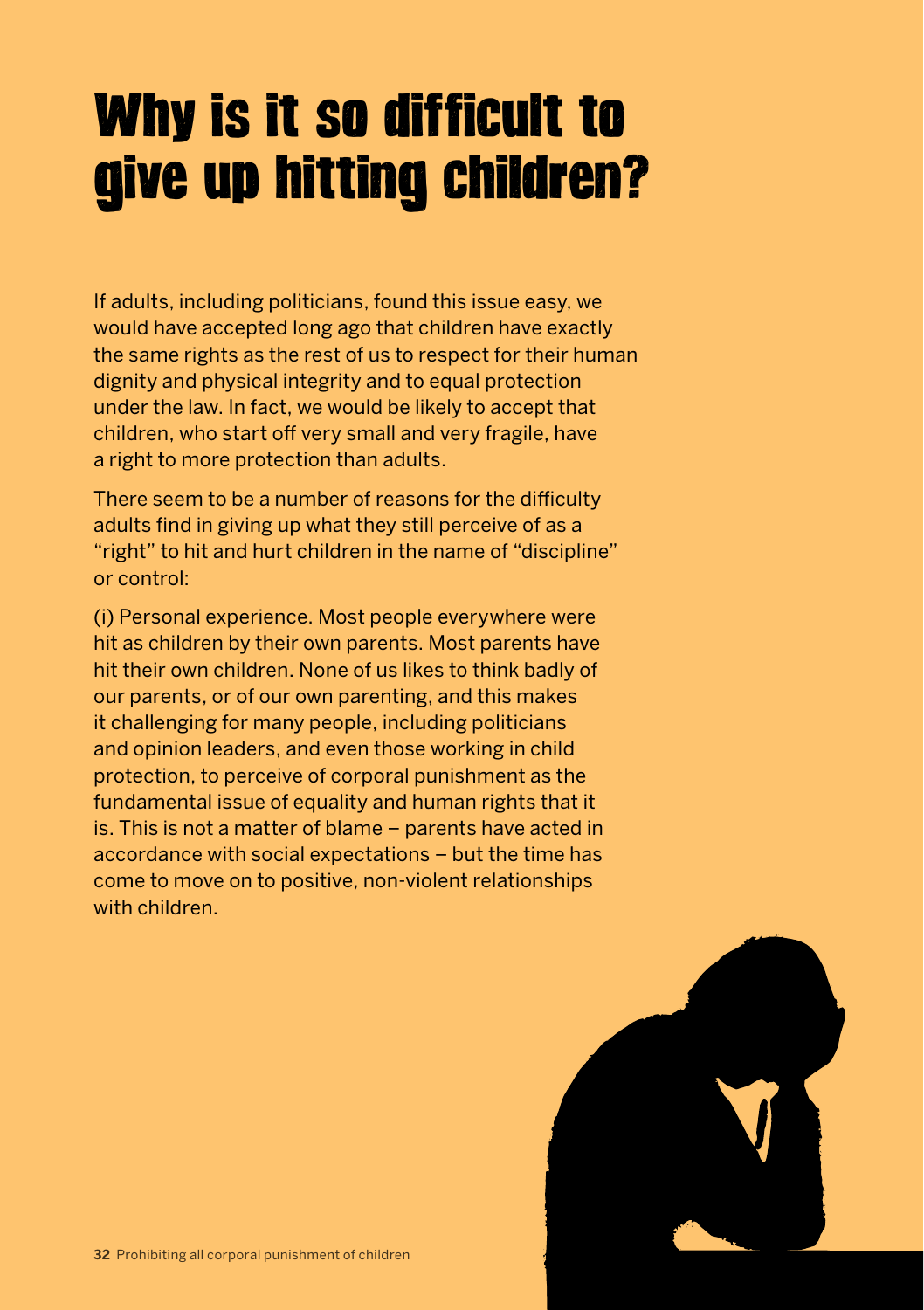(ii) Adults often hit children because they are angry, or stressed, or at the end of their tether. Many adults know, in their heart of hearts, that hitting is an emotional response to what is happening rather than a rational decision to "discipline" the child. The more this happens, the more hitting a child becomes an automatic way of dealing with troublesome behaviour. It is not easy to change automatic behaviours. But they can be changed. As governments invest in public education and awareness raising about positive, non-violent ways of bringing up children and about children's right to respect for their dignity and physical integrity, parents will develop a whole range of ways to deal with behaviour they don't like without feeling the need to assault their children.

(iii) Lack of knowledge about alternatives. Law reform should be accompanied by education of parents, children and society generally about the very many positive and non-violent ways that adults can relate to children.

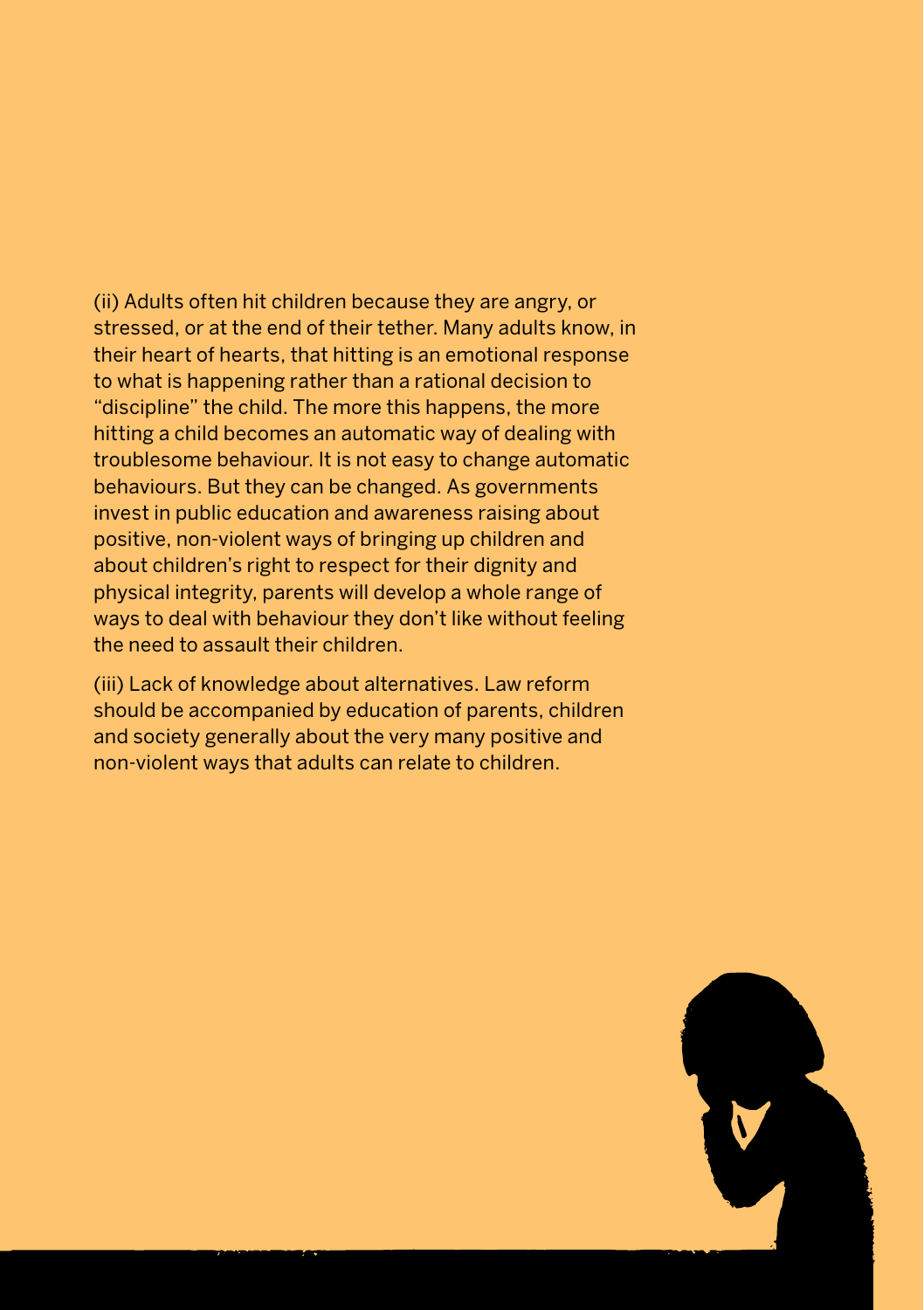## Part 2: Questions about the impact of prohibiting all corporal punishment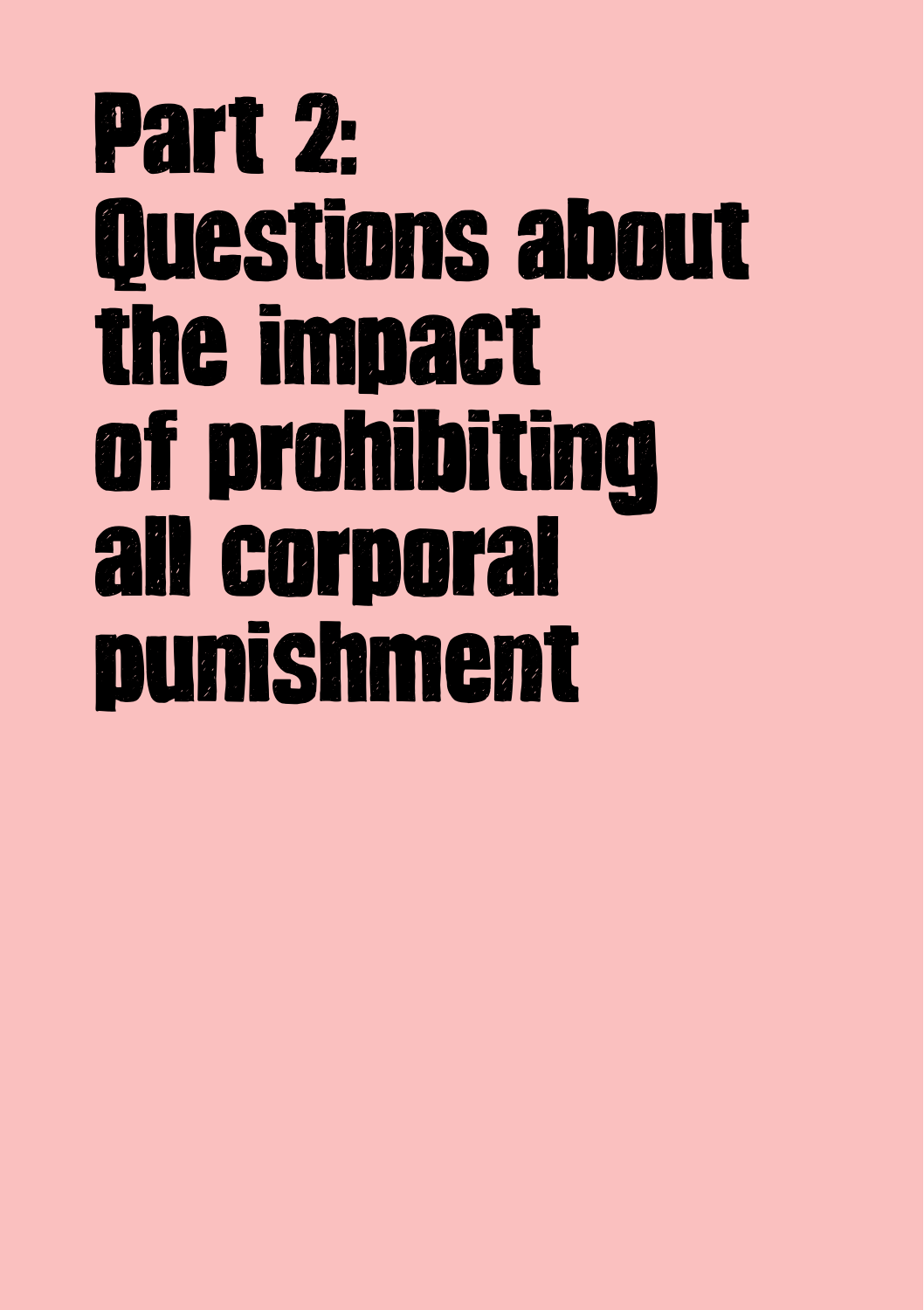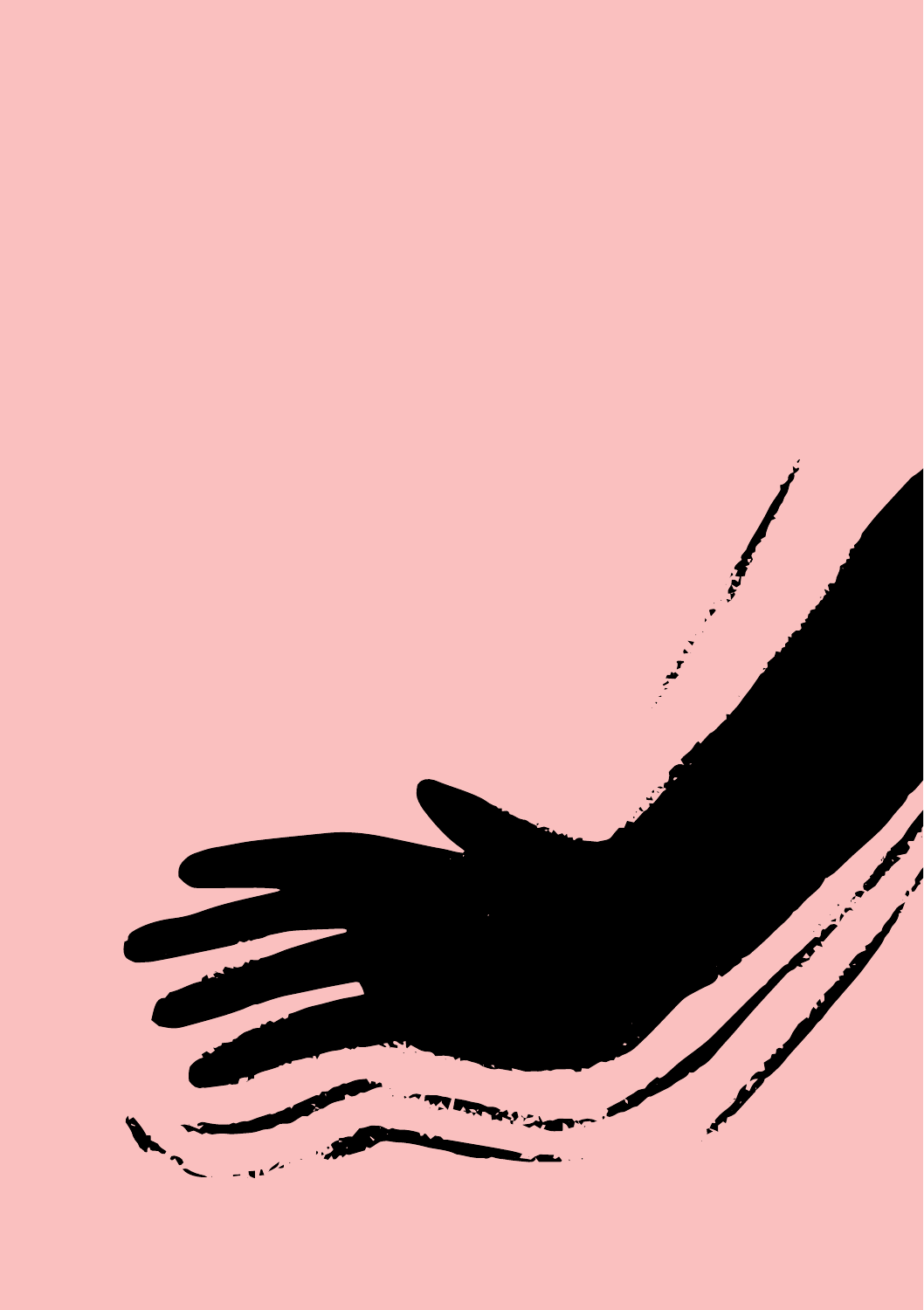### If parents are forced to give up corporal punishment, won't children end up spoilt and undisciplined?

No! Discipline is not the same as punishment. Real discipline is not based on force. It grows from understanding, mutual respect, tolerance, and two way effective communication. Babies start off completely dependent, and as they grow, they rely on adults – especially their parents – to guide and support them towards self-disciplined maturity. Corporal punishment tells children nothing about how they should behave. On the contrary, hitting children is a lesson in bad behaviour. It teaches children that their parents find it acceptable to use violence to sort out problems or conflicts.

Hitting children also sends a confusing message to children that although they shouldn't hit other children or adults and adults shouldn't hit other adults, it is OK for adults, who are bigger and stronger, to hit children, who are usually smaller and more vulnerable. Children learn from what their parents do, not just from what they say.

And respect should not be confused with fear. "Good" behaviour due to fear of being punished means that a child is avoiding punishment, not showing respect. Children learn to truly respect people and things when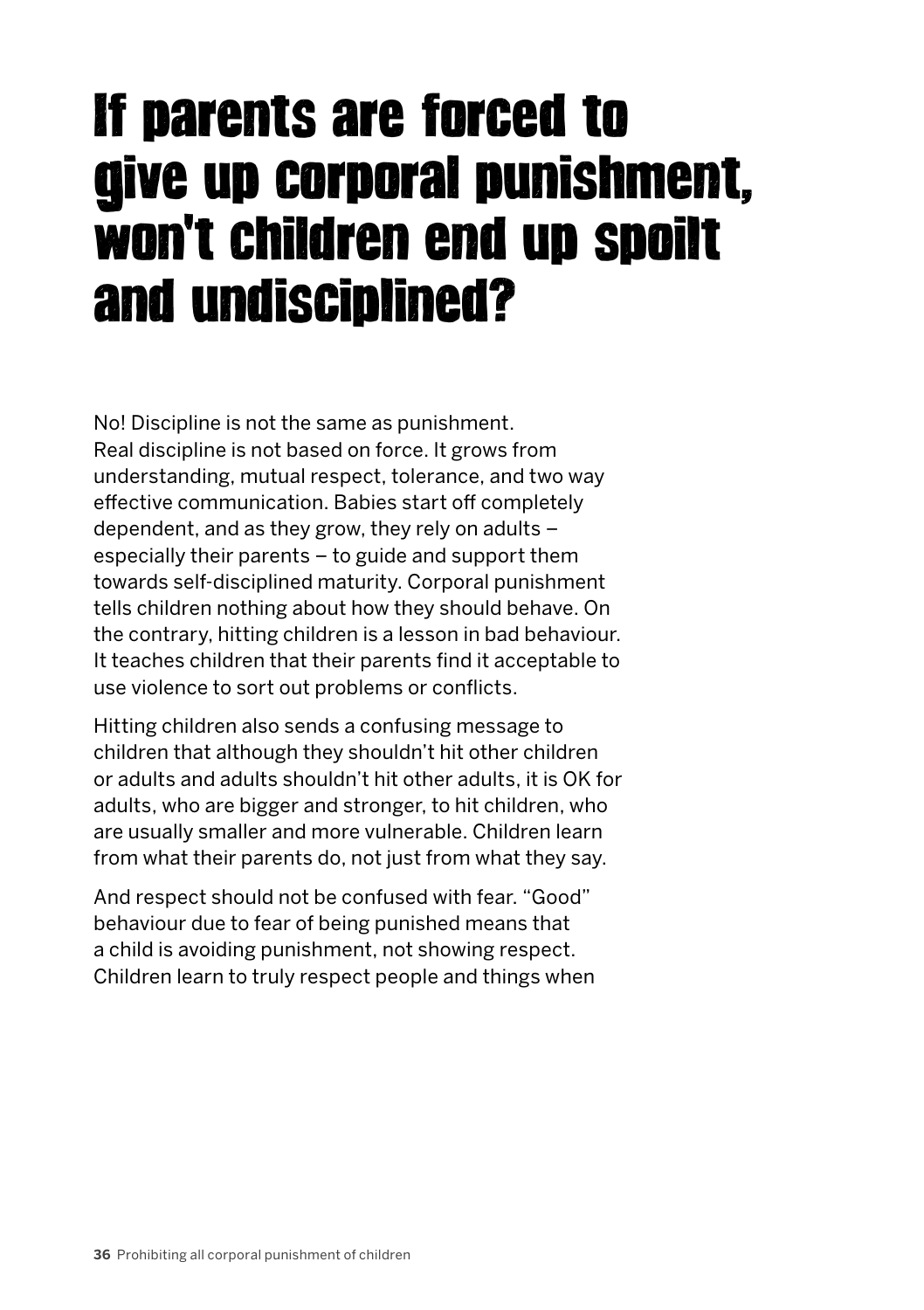they appreciate their intrinsic worth. When parents hit their children in the name of discipline, children learn to "behave" only to avoid punishment, and they learn that violence is an acceptable way to handle disputes. But when parents show respect for their children's and others' human dignity and integrity, children learn respect. When parents discipline their children in positive, non-violent ways, children learn that conflict can be resolved without undermining this respect.

Corporal punishment and other cruel and degrading forms of punishment are no substitute for positive forms of discipline. Far from spoiling children, positive discipline is designed to ensure that they learn to think about others and about the consequences of their actions. States have an obligation to support positive parenting. There are many materials available promoting positive parenting and education without violence, which can be adapted and translated for use in every country.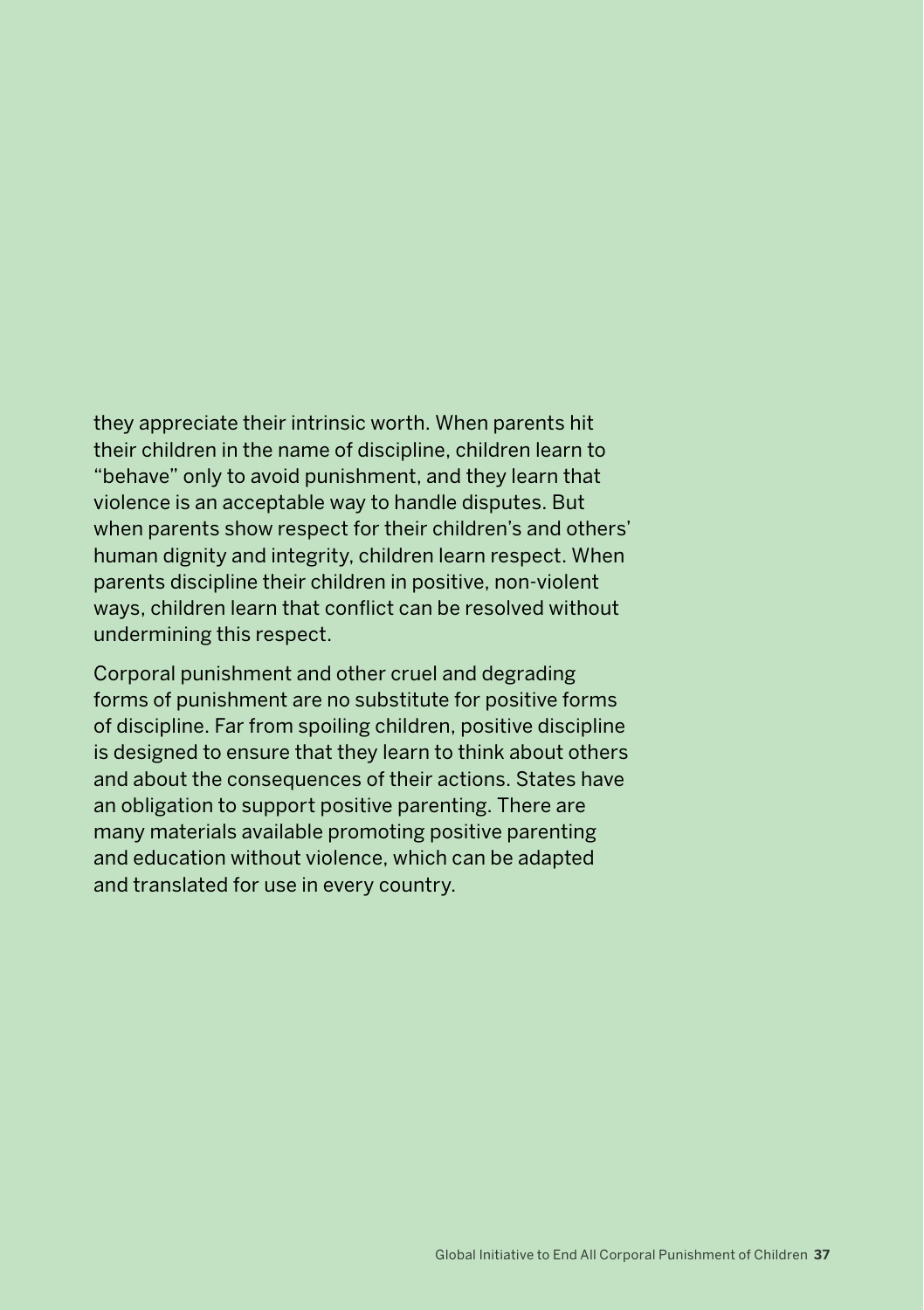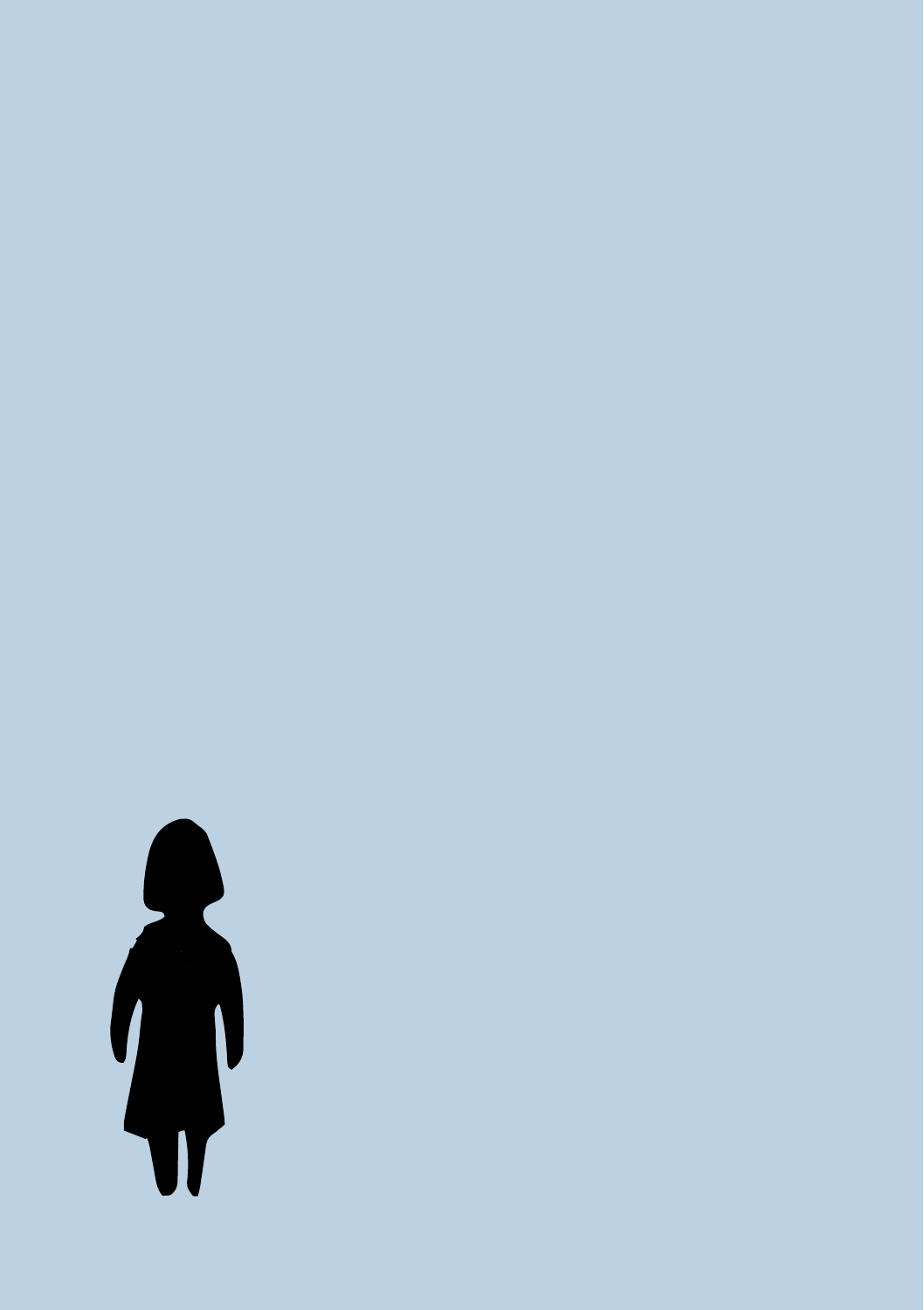### If corporal punishment is banned, won't that lead to children being treated in more horrible ways – emotional abuse, humiliation or locking them up?

Children have a right to protection not only from corporal punishment, but also from all other forms of cruel or degrading punishment or treatment. Law reform needs to be linked to awareness raising and promotion of positive, non-violent relationships with children.

Parents want their children to have the best possible start in life. Parents who hit their children or mistreat them in other ways do not feel good about it – they generally feel upset and guilty. Most parents would welcome advice and support with how to prevent and solve conflicts with their children without using any kind of violence, physical or emotional. Moving on from hitting and humiliating children to regarding them as people and rights-holders alongside the rest of us improves family life for everyone.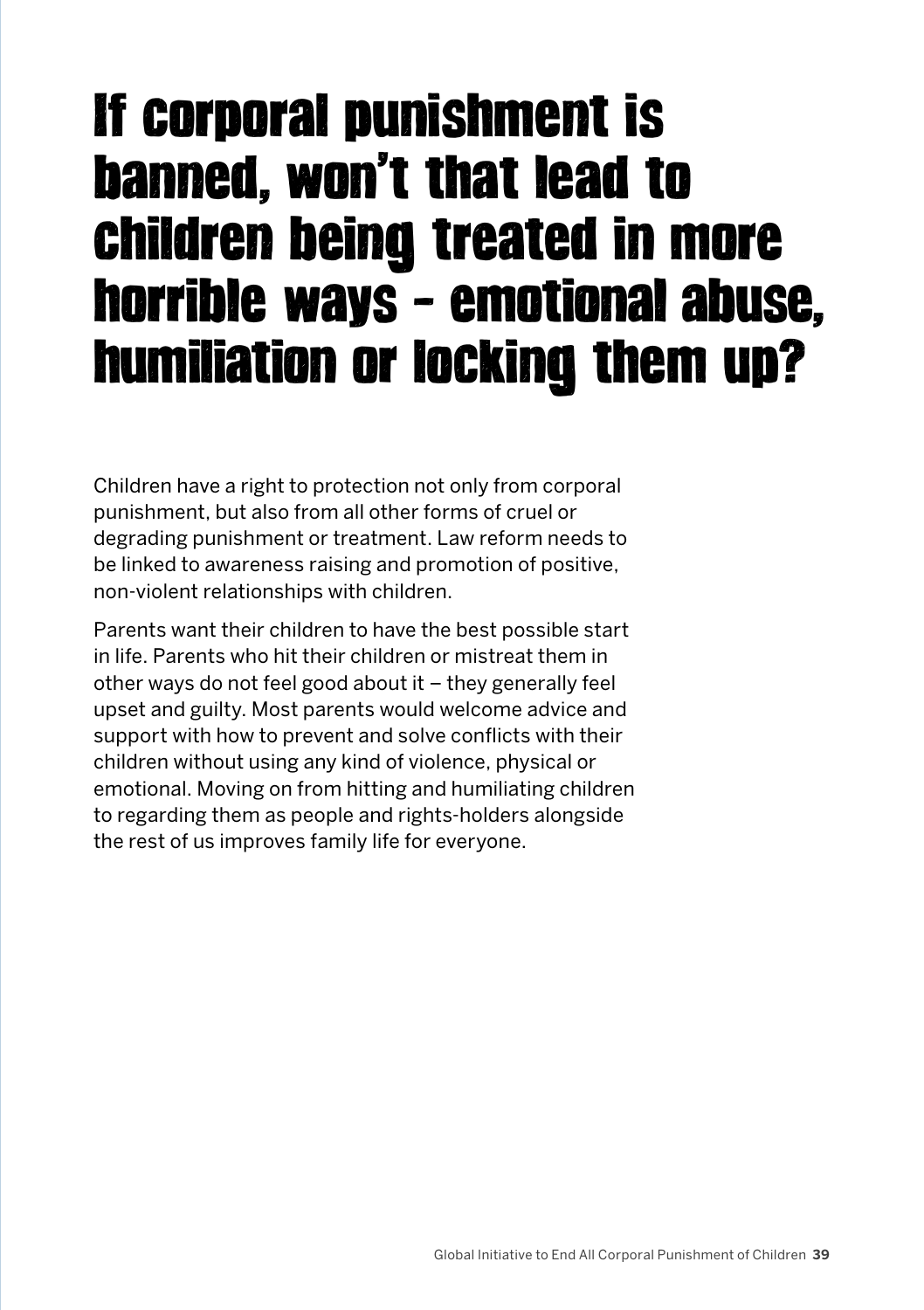#### If corporal punishment is criminalised, won't thousands of parents be prosecuted and many more children be placed in care?

The point of a law banning all corporal punishment is not to put more parents in jail. It is about fulfilling children's rights and moving societies on to positive non-violent relationships with children. There is no evidence of increased prosecution of parents from the growing number of countries where corporal punishment is criminalised.

Banning corporal punishment fulfils states' human rights obligations to children. Its first purpose is educational – to send a clear message into the privacy of the home that it is no more acceptable or lawful to hit a child than to hit anyone else. Guidance to all those involved in child protection, including the police and prosecuting authorities, should ensure that implementation of the law is focused on the best interests of the child. Prosecution and other formal interventions are unlikely to benefit children unless they are the only way to achieve necessary protection from significant harm.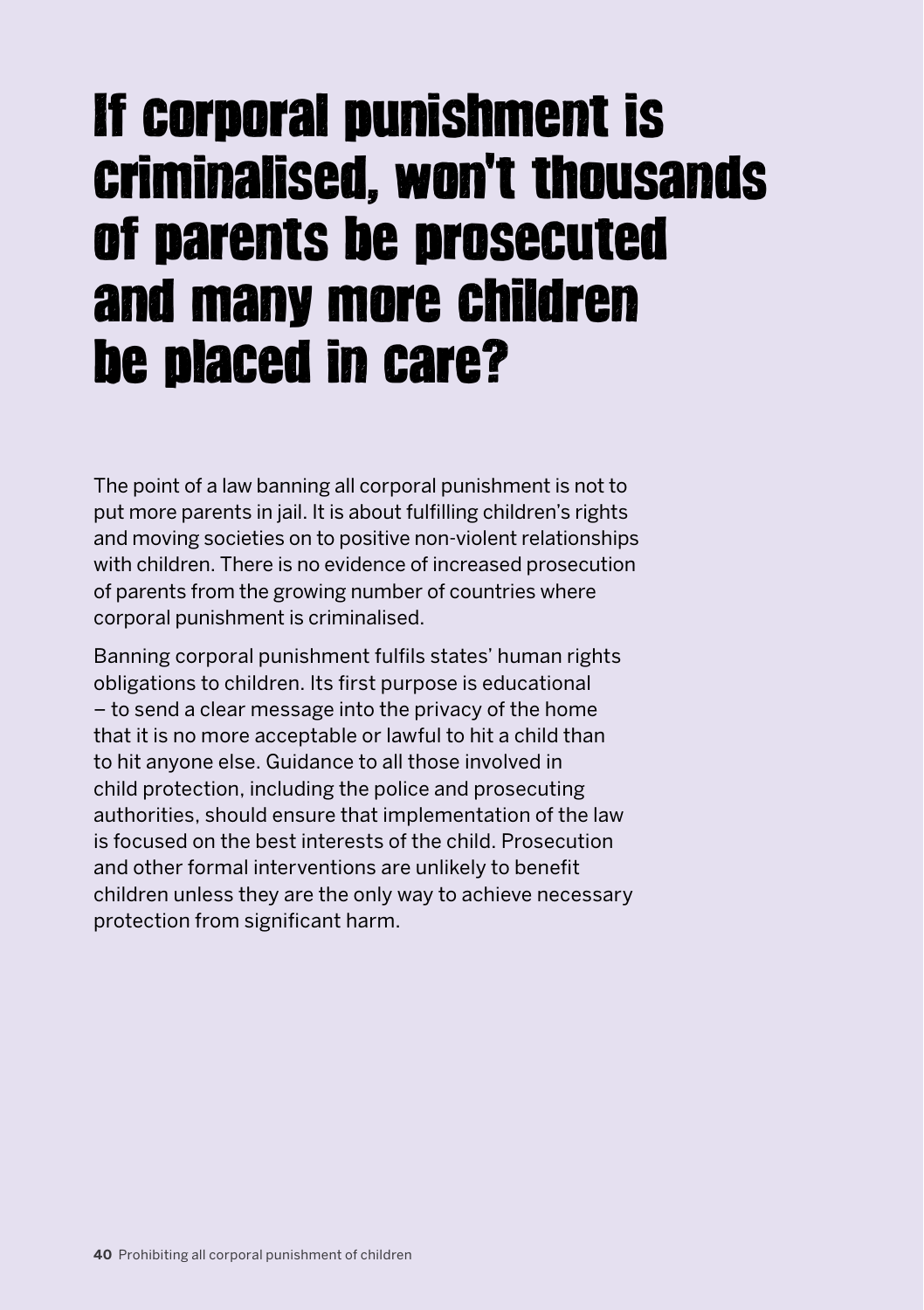

In its General Comment No. 8, the Committee on the Rights of the Child explained the two principles that should ensure that prohibition does not result in large numbers of prosecutions of parents:

1. The *de minimis* principle – which means that the law should not concern itself with trivial matters, and is why minor assaults between adults very rarely come to court. The same principle would apply to 'minor' assaults of children by adults.

2. Because of children's dependence and the unique intimacy of family relations, the decision to prosecute parents or intervene in family life should be taken with great care, and should only be done when necessary to protect them from significant harm and in the best interests of the child.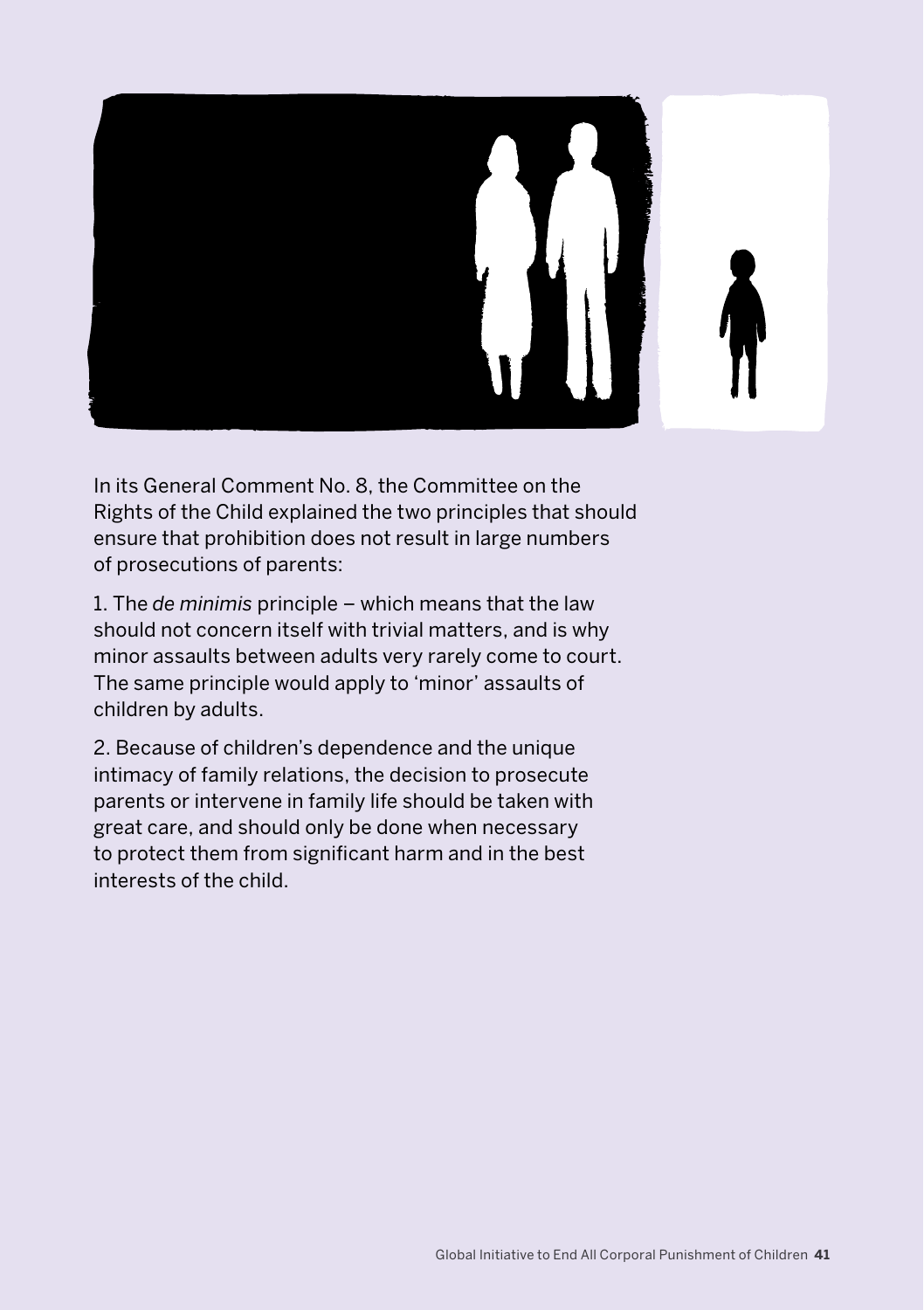## Isn't it OK for parents to smack their children to stop them from hurting themselves?

Smacking children to stop them hurting themselves does not make any sense! Can you imagine advising parents that when their children are in danger they should hit them? Of course not.

Parents have to use physical actions to protect children – especially babies and young children – all the time. It is a natural part of parenting. If a child is crawling towards a fire, or running into a dangerous road, parents naturally use physical means to stop them – by grabbing them, picking them up, and showing them and telling them about the danger. But causing them pain by hitting them completely undermines the message that they must learn to keep themselves safe and that, until they can do so, their parents will keep them safe. As the Committee on the Rights of the Child explains: 12

"... parenting and caring for children, especially babies and young children, demand frequent physical actions and interventions to protect them. This is quite distinct from the deliberate and punitive use of force to cause some degree of pain, discomfort or humiliation. As adults, we know for ourselves the difference between a protective physical action and a punitive assault; it is no more difficult to make a distinction in relation to actions involving children."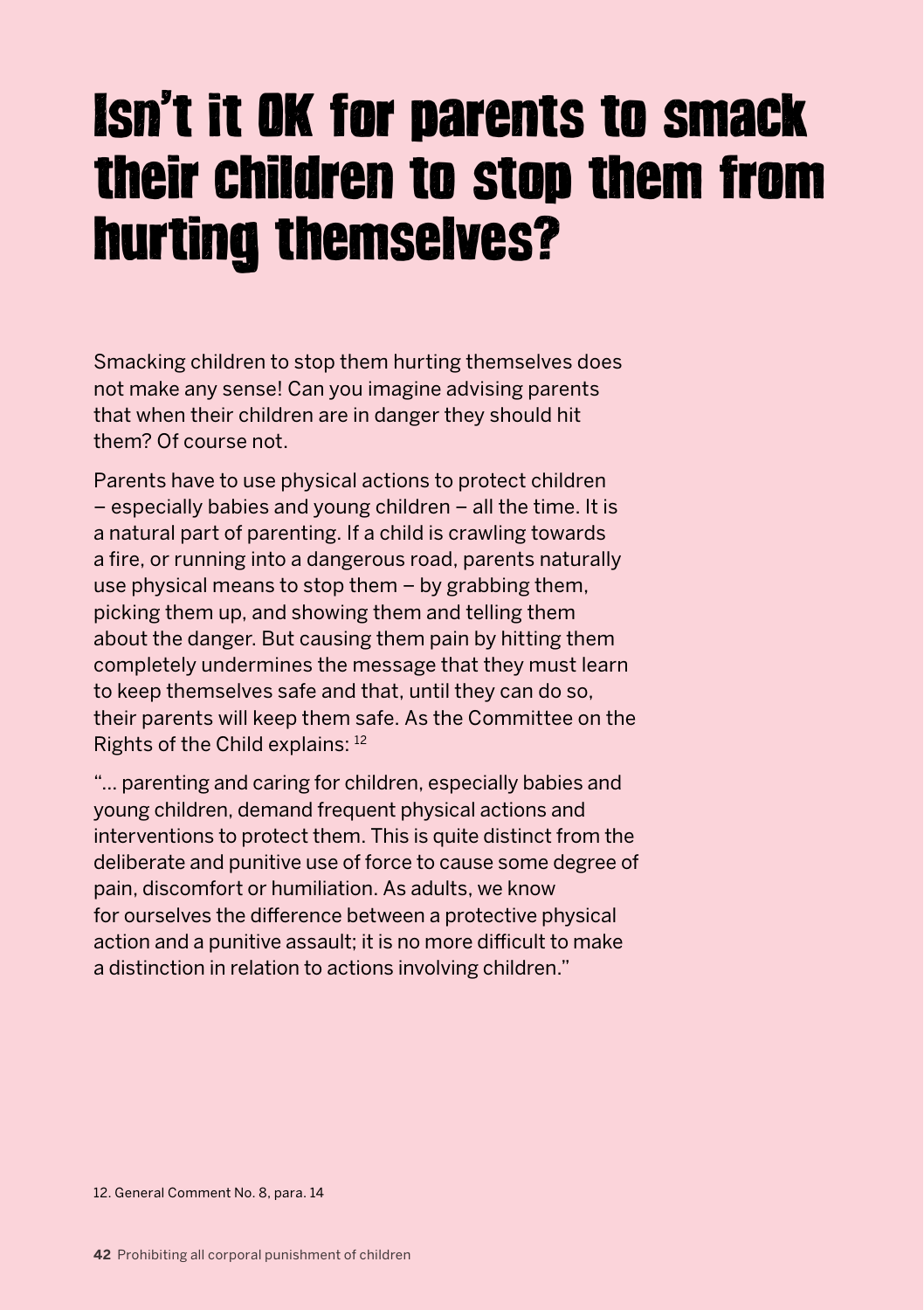There is a very clear distinction between using force to protect children and using it to punish and deliberately hurt them. The law in all states, explicitly or implicitly, allows for the use of non-punitive and necessary force to protect people. Removing the right to use force for punishment does not interfere with this at all.

 $\sqrt{2}$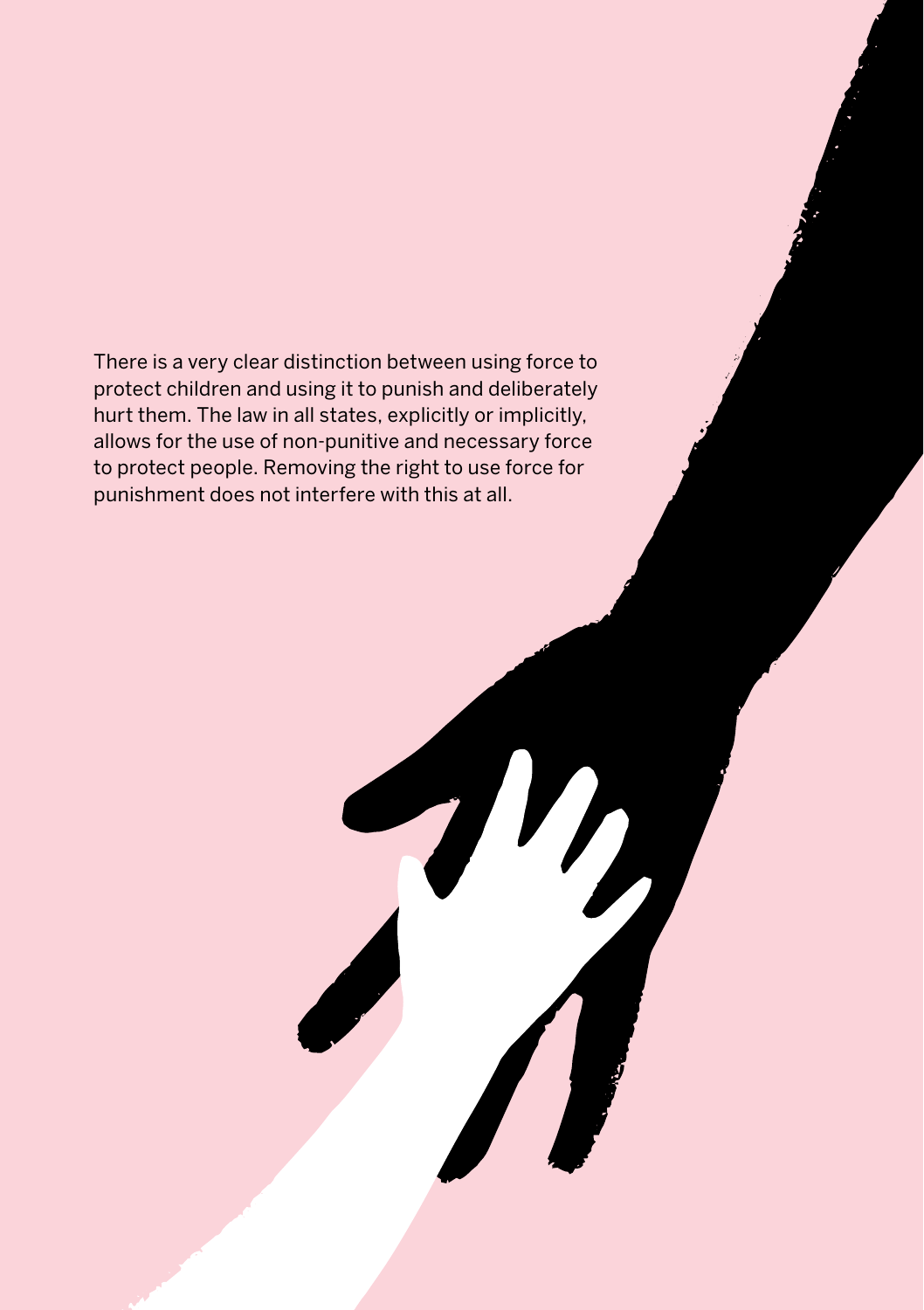## Global Initiative website:

#### **www.endcorporalpunishment.org**

Detailed information on all aspects of prohibiting corporal punishment is available on the Global Initiative website, including:

- Detailed individual reports on every state and territory worldwide
- Global and regional tables outlining the legality of corporal punishment and immediate opportunities to achieve law reform
- How UN and regional human rights systems address corporal punishment, and guidance on how to use these mechanisms to promote law reform
- Summaries of research into the prevalence of, and attitudes towards, corporal punishment, and the impact of corporal punishment on children, adults and societies
- Information to support implementation of prohibition
- An array of global and regional advocacy resources, including resources available in a range of languages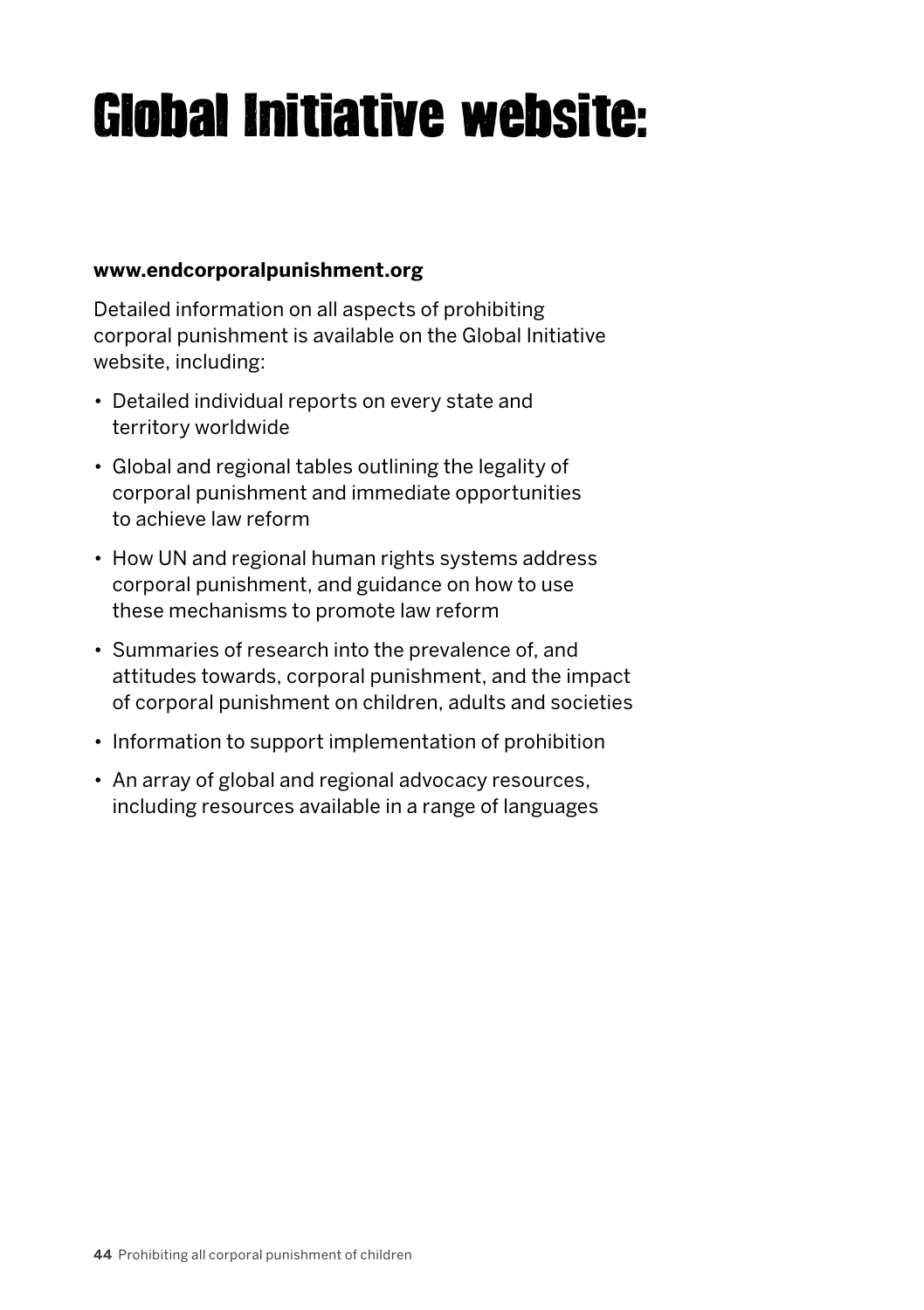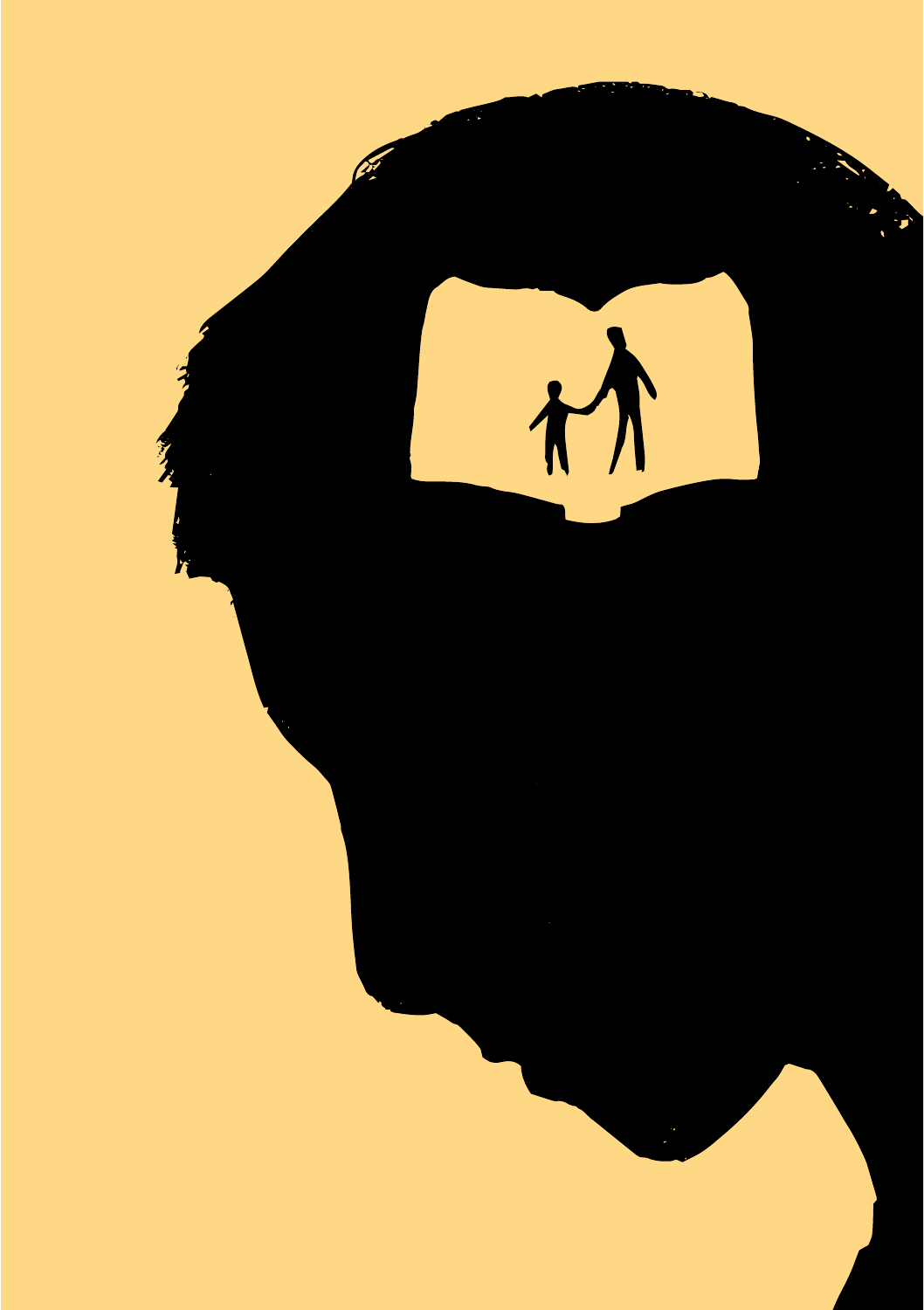The time has come to end all corporal punishment of children. Children have a to respect and protection from all forms of violence now!

#### **The Global Initiative to End All Corporal Punishment of Children**

The Global Initiative to End All Corporal Punishment of Children promotes universal prohibition and elimination of corporal punishment and freely offers technical support and advice on all aspects of law reform.

*[www.endcorporalpunishment.org](http://www.endcorporalpunishment.org) [info@endcorporalpunishment.org](mailto:info@endcorporalpunishment.org )  [www.twitter.com/GIendcorpun](http://www.twitter.com/GIendcorpun)  [www.facebook.com/GIendcorporalpunishment](http://www.facebook.com/GIendcorporalpunishment)*

#### **Save the Children Sweden**

*[info@rb.se](mailto:info@rb.se )* 

Save the Children Sweden is advocating for the prohibition of corporal punishment in all settings. In 1979 Save the Children Sweden contributed to Sweden becoming the first country in the world to explicitly ban corporal punishment. The organisation is working to highlight the issue of achieving a legal ban and elimination corporal punishment and to put the issue on the political agenda around the world.

*[www.raddabarnen.se](http://www.raddabarnen.se)  [resourcecentre.savethechildren.net](http://resourcecentre.savethechildren.net)*